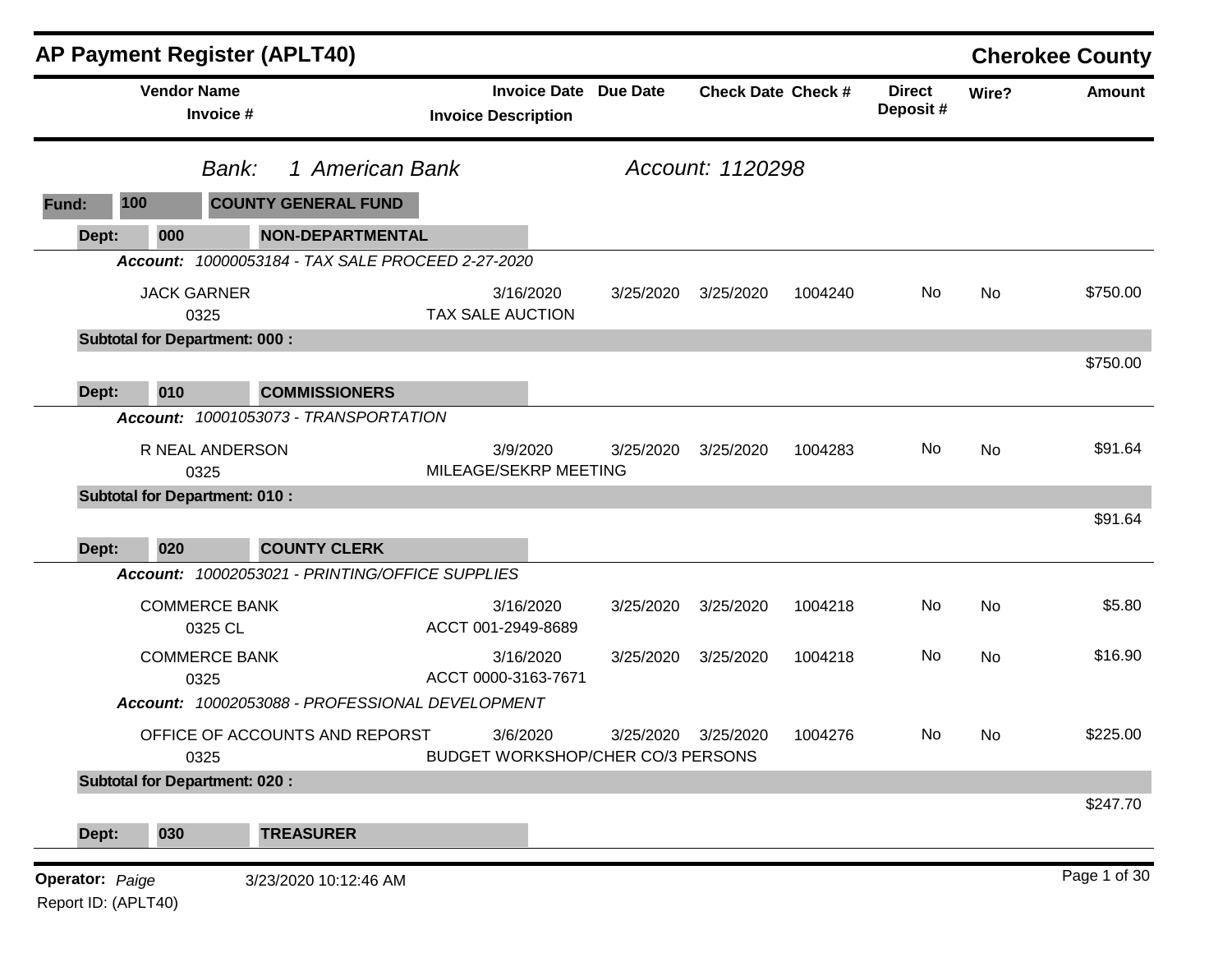| <b>AP Payment Register (APLT40)</b>             |                                                            |                                                    |                                                        |         |     |           | <b>Cherokee County</b> |
|-------------------------------------------------|------------------------------------------------------------|----------------------------------------------------|--------------------------------------------------------|---------|-----|-----------|------------------------|
| <b>Vendor Name</b><br>Invoice #                 | <b>Invoice Date Due Date</b><br><b>Invoice Description</b> |                                                    | <b>Direct</b><br><b>Check Date Check #</b><br>Deposit# |         |     | Wire?     | <b>Amount</b>          |
| Account: 10003053029 - MISC SUPPLIES            |                                                            |                                                    |                                                        |         |     |           |                        |
| ETTINGER'S OFFICE SUPPLY<br>5273450             | 3/16/2020<br>INV 5273450                                   | 3/25/2020                                          | 3/25/2020                                              | 1004227 | No. | No        | \$7.23                 |
| <b>Subtotal for Department: 030:</b>            |                                                            |                                                    |                                                        |         |     |           | \$7.23                 |
| 040<br>Dept:<br><b>ATTORNEY</b>                 |                                                            |                                                    |                                                        |         |     |           |                        |
| Account: 10004053021 - PRINTING/OFFICE SUPPLIES |                                                            |                                                    |                                                        |         |     |           |                        |
| <b>COMMERCE BANK</b><br>0325 AT2                | 3/17/2020<br>ACCT 0001-1455-1617                           | 3/25/2020                                          | 3/25/2020                                              | 1004218 | No  | No        | \$22.60                |
| OFFICE DEPOT BUSINESS CREDIT<br>0325            | 3/16/2020                                                  | 3/25/2020<br>3/25/2020<br>ACCT 6011 5685 1007 5203 |                                                        | 1004275 | No  | <b>No</b> | \$57.82                |
| <b>XEROX CORPORATION</b><br>099634340           | 3/16/2020<br>INV 099634340                                 | 3/25/2020                                          | 3/25/2020                                              | 1004305 | No. | No.       | \$337.49               |
| Account: 10004053023 - EMPLOYEE FOOD/MEALS      |                                                            |                                                    |                                                        |         |     |           |                        |
| <b>COMMERCE BANK</b><br>0325 AT2                | 3/17/2020<br>ACCT 0001-1455-1617                           | 3/25/2020                                          | 3/25/2020                                              | 1004218 | No. | <b>No</b> | \$59.91                |
| Account: 10004053030 - GASOLINE                 |                                                            |                                                    |                                                        |         |     |           |                        |
| <b>COMMERCE BANK</b><br>0325 AT1                | 3/17/2020<br>ACCT 0000-3278-5388                           | 3/25/2020                                          | 3/25/2020                                              | 1004218 | No  | No        | \$65.72                |
| <b>COMMERCE BANK</b><br>0325 AT                 | 3/17/2020<br>ACCT 0000-0198-5126                           | 3/25/2020                                          | 3/25/2020                                              | 1004218 | No. | <b>No</b> | \$44.69                |
| Account: 10004053081 - MISC EXPENSE             |                                                            |                                                    |                                                        |         |     |           |                        |
| <b>COMMERCE BANK</b><br>0325 AT                 | 3/17/2020<br>ACCT 0000-0198-5126                           | 3/25/2020                                          | 3/25/2020                                              | 1004218 | No. | <b>No</b> | \$82.73                |
| MAPLE UNCOMMON HOTEL<br>100                     | 3/16/2020<br><b>INV 100</b>                                | 3/25/2020                                          | 3/25/2020                                              | 1004257 | No. | <b>No</b> | \$99.00                |
| Account: 10004053089 - OTHER CONTRACTUAL        |                                                            |                                                    |                                                        |         |     |           |                        |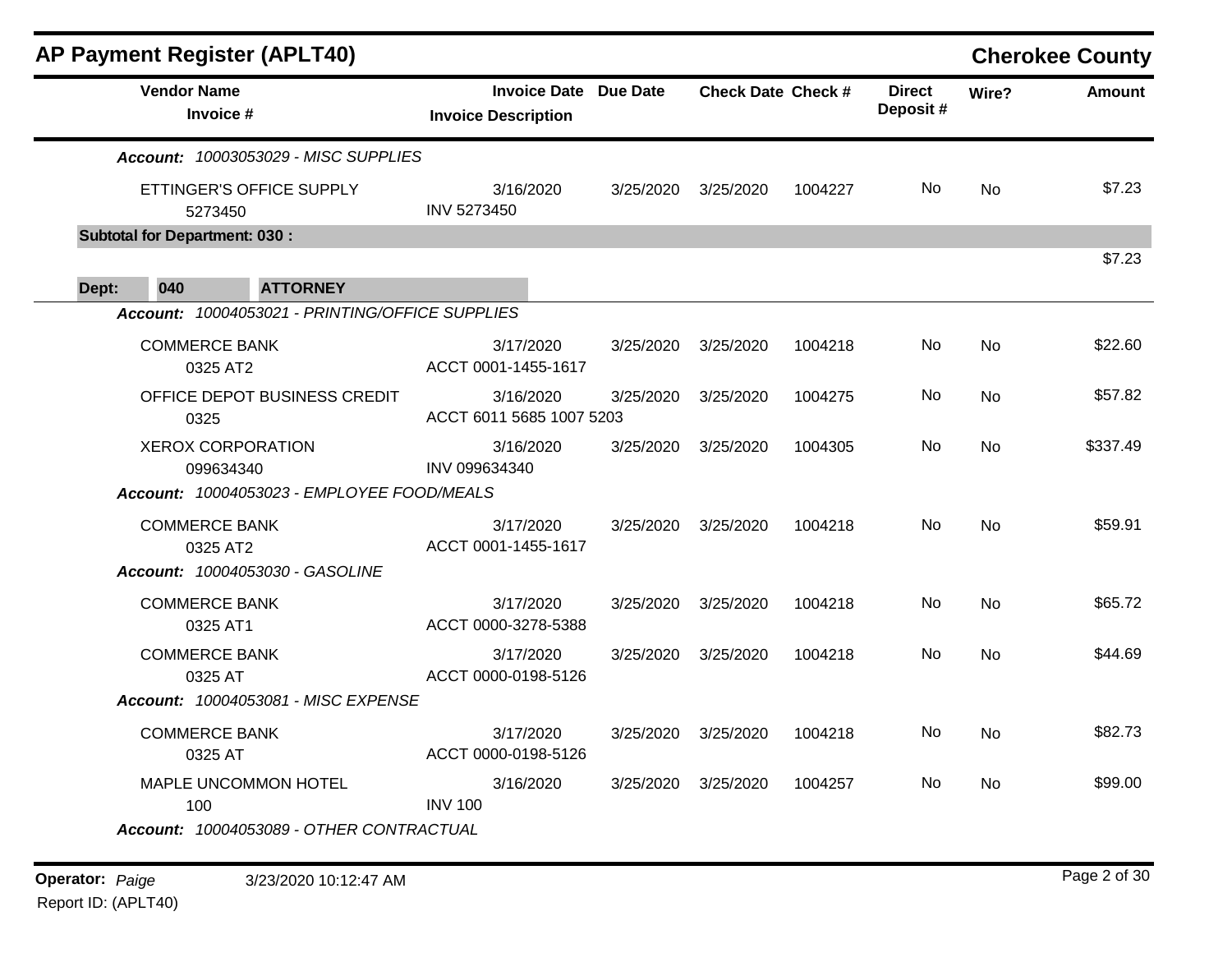| <b>AP Payment Register (APLT40)</b>                  |                                                     |           |                           |         |                           |           | <b>Cherokee County</b> |
|------------------------------------------------------|-----------------------------------------------------|-----------|---------------------------|---------|---------------------------|-----------|------------------------|
| <b>Vendor Name</b><br>Invoice #                      | Invoice Date Due Date<br><b>Invoice Description</b> |           | <b>Check Date Check #</b> |         | <b>Direct</b><br>Deposit# | Wire?     | <b>Amount</b>          |
| SPRING RIVER WELLNESS CENTER<br>0325 ATT             | 3/16/2020<br><b>CASE 3704</b>                       | 3/25/2020 | 3/25/2020                 | 1004293 | No                        | <b>No</b> | \$37.50                |
| THOMSON REUTERS - WEST<br>841915935                  | 3/16/2020<br>INV 841915935                          | 3/25/2020 | 3/25/2020                 | 1004297 | No.                       | <b>No</b> | \$292.95               |
| <b>Subtotal for Department: 040:</b>                 |                                                     |           |                           |         |                           |           |                        |
| <b>REGISTER OF DEEDS</b><br>050<br>Dept:             |                                                     |           |                           |         |                           |           | \$1,100.41             |
| Account: 10005053021 - PRINTING/OFFICE SUPPLIES      |                                                     |           |                           |         |                           |           |                        |
| ETTINGER'S OFFICE SUPPLY<br>5267150                  | 3/6/2020<br>INV 5267150                             | 3/25/2020 | 3/25/2020                 | 1004227 | No.                       | <b>No</b> | \$177.45               |
| <b>Subtotal for Department: 050:</b>                 |                                                     |           |                           |         |                           |           |                        |
| 060<br>Dept:<br><b>SHERIFF &amp; JAIL</b>            |                                                     |           |                           |         |                           |           | \$177.45               |
| Account: 10006053021 - PRINTING/OFFICE SUPPLIES      |                                                     |           |                           |         |                           |           |                        |
| <b>CINTAS CORP</b><br>8404545822                     | 3/16/2020<br>INV 8404545822                         | 3/25/2020 | 3/25/2020                 | 1004209 | No                        | <b>No</b> | \$70.04                |
| <b>CINTAS CORP</b><br>8404521993                     | 3/6/2020<br>INV 8404521993                          | 3/25/2020 | 3/25/2020                 | 1004209 | No                        | <b>No</b> | \$119.08               |
| <b>COMMERCE BANK</b><br>0325 SH8                     | 3/17/2020<br>ACCT 0000-0198-5035                    | 3/25/2020 | 3/25/2020                 | 1004218 | No                        | <b>No</b> | \$27.50                |
| <b>COMMERCE BANK</b><br>0325 SH9                     | 3/17/2020<br>ACCT 0000-0198-5019                    | 3/25/2020 | 3/25/2020                 | 1004218 | No                        | No        | \$40.68                |
| QUILL CORPORATION<br>5226939                         | 3/16/2020<br>INV 5226839                            | 3/25/2020 | 3/25/2020                 | 1004282 | No                        | <b>No</b> | \$101.99               |
| Account: 10006053022 - EMPLOYEE UNIFORMS/ACCESSORIES |                                                     |           |                           |         |                           |           |                        |
| SIRCHIE FINGER PRINT LABORATORIES<br>0435534         | 3/6/2020<br>INV 0435534                             | 3/25/2020 | 3/25/2020                 | 1004290 | No.                       | <b>No</b> | \$217.50               |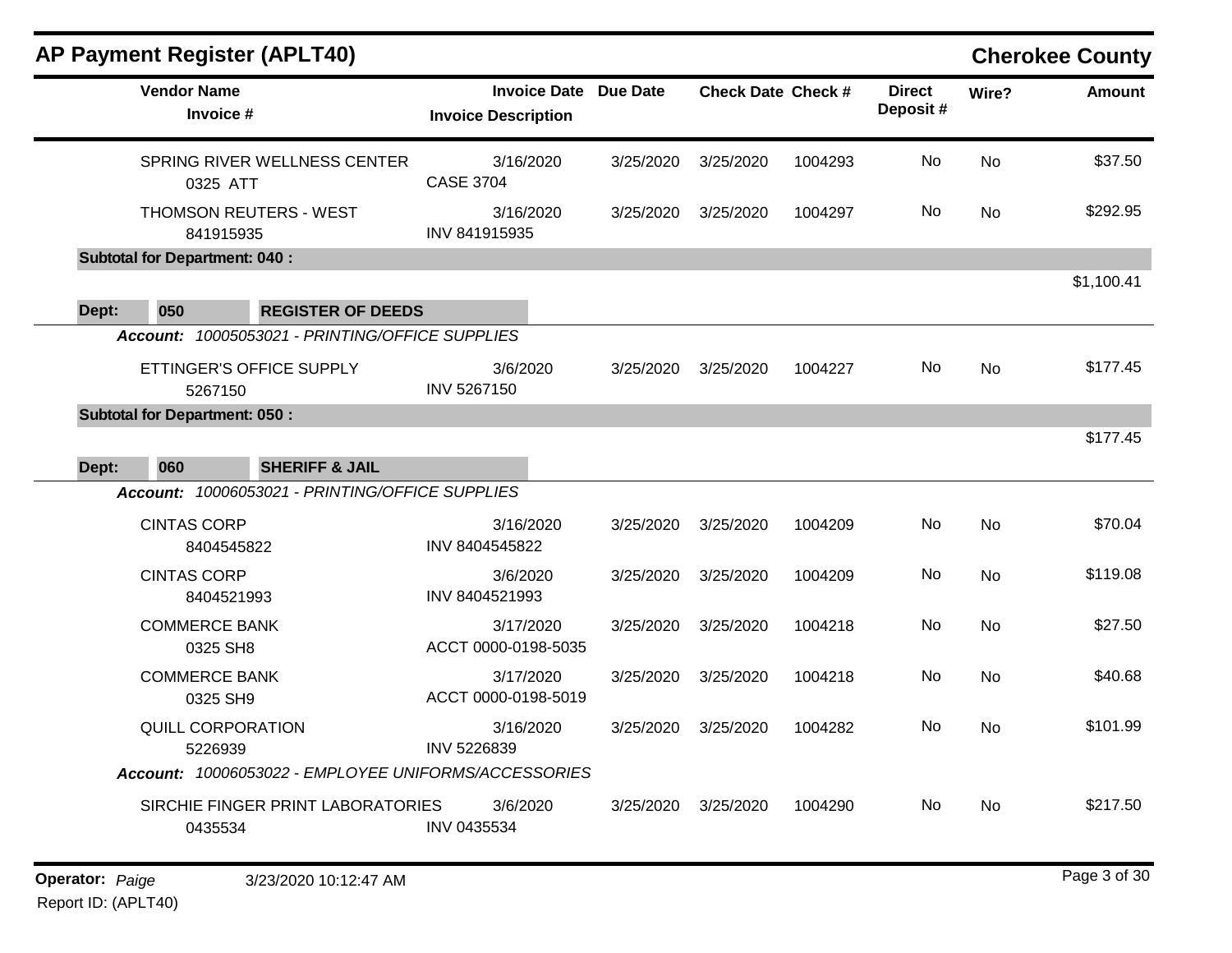| <b>AP Payment Register (APLT40)</b>          |                                                            |           |                           |         |                           |           | <b>Cherokee County</b> |
|----------------------------------------------|------------------------------------------------------------|-----------|---------------------------|---------|---------------------------|-----------|------------------------|
| <b>Vendor Name</b><br>Invoice #              | <b>Invoice Date Due Date</b><br><b>Invoice Description</b> |           | <b>Check Date Check #</b> |         | <b>Direct</b><br>Deposit# | Wire?     | <b>Amount</b>          |
| SOUTHERN UNIFORM & EQUIPMENT<br>99450        | 3/16/2020<br><b>INV 99450</b>                              | 3/25/2020 | 3/25/2020                 | 1004292 | No.                       | <b>No</b> | \$245.96               |
| Account: 10006053025 - PARTS/VEHICLE REPAIRS |                                                            |           |                           |         |                           |           |                        |
| NATALINIS AUTOMOTIVE<br>729913               | 3/17/2020<br><b>INV 529913</b>                             | 3/25/2020 | 3/25/2020                 | 1004268 | No.                       | <b>No</b> | \$26.60                |
| NATALINIS AUTOMOTIVE<br>728827               | 3/6/2020<br><b>INV 728827</b>                              | 3/25/2020 | 3/25/2020                 | 1004266 | No                        | No.       | \$71.99                |
| NATALINIS AUTOMOTIVE<br>729445               | 3/11/2020<br><b>INV 729445</b>                             | 3/25/2020 | 3/25/2020                 | 1004267 | No                        | No        | \$37.98                |
| NATALINIS AUTOMOTIVE<br>729559               | 3/11/2020<br><b>INV 729559</b>                             | 3/25/2020 | 3/25/2020                 | 1004267 | No.                       | <b>No</b> | \$159.98               |
| NATALINIS AUTOMOTIVE<br>729570               | 3/11/2020<br><b>INV 729570</b>                             | 3/25/2020 | 3/25/2020                 | 1004267 | No.                       | <b>No</b> | \$12.93                |
| FULL SERVICE AUTOMOTIVE<br>635889            | 3/6/2020<br><b>INV 635889</b>                              | 3/25/2020 | 3/25/2020                 | 1004233 | No                        | <b>No</b> | \$500.00               |
| NATALINIS AUTOMOTIVE<br>728680               | 3/6/2020<br><b>INV 728680</b>                              | 3/25/2020 | 3/25/2020                 | 1004266 | No.                       | <b>No</b> | \$119.84               |
| FRANK FLETCHER DODGE<br>124345               | 3/16/2020<br><b>INV 124345</b>                             | 3/25/2020 | 3/25/2020                 | 1004232 | No.                       | <b>No</b> | \$76.15                |
| NATALINIS AUTOMOTIVE<br>729907               | 3/17/2020<br>ACCT 729907                                   | 3/25/2020 | 3/25/2020                 | 1004268 | No.                       | No.       | \$3.08                 |
| FRANK FLETCHER DODGE<br>124230               | 3/6/2020<br><b>INV 124230</b>                              | 3/25/2020 | 3/25/2020                 | 1004232 | No                        | <b>No</b> | \$27.54                |
| FULL SERVICE AUTOMOTIVE<br>636029            | 3/12/2020<br><b>INV 636029</b>                             | 3/25/2020 | 3/25/2020                 | 1004233 | No.                       | <b>No</b> | \$125.00               |
| KANSASLAND TIRE OF PITTSBURG<br>1158         | 3/12/2020<br><b>INV 1158</b>                               | 3/25/2020 | 3/25/2020                 | 1004247 | No.                       | No.       | \$771.88               |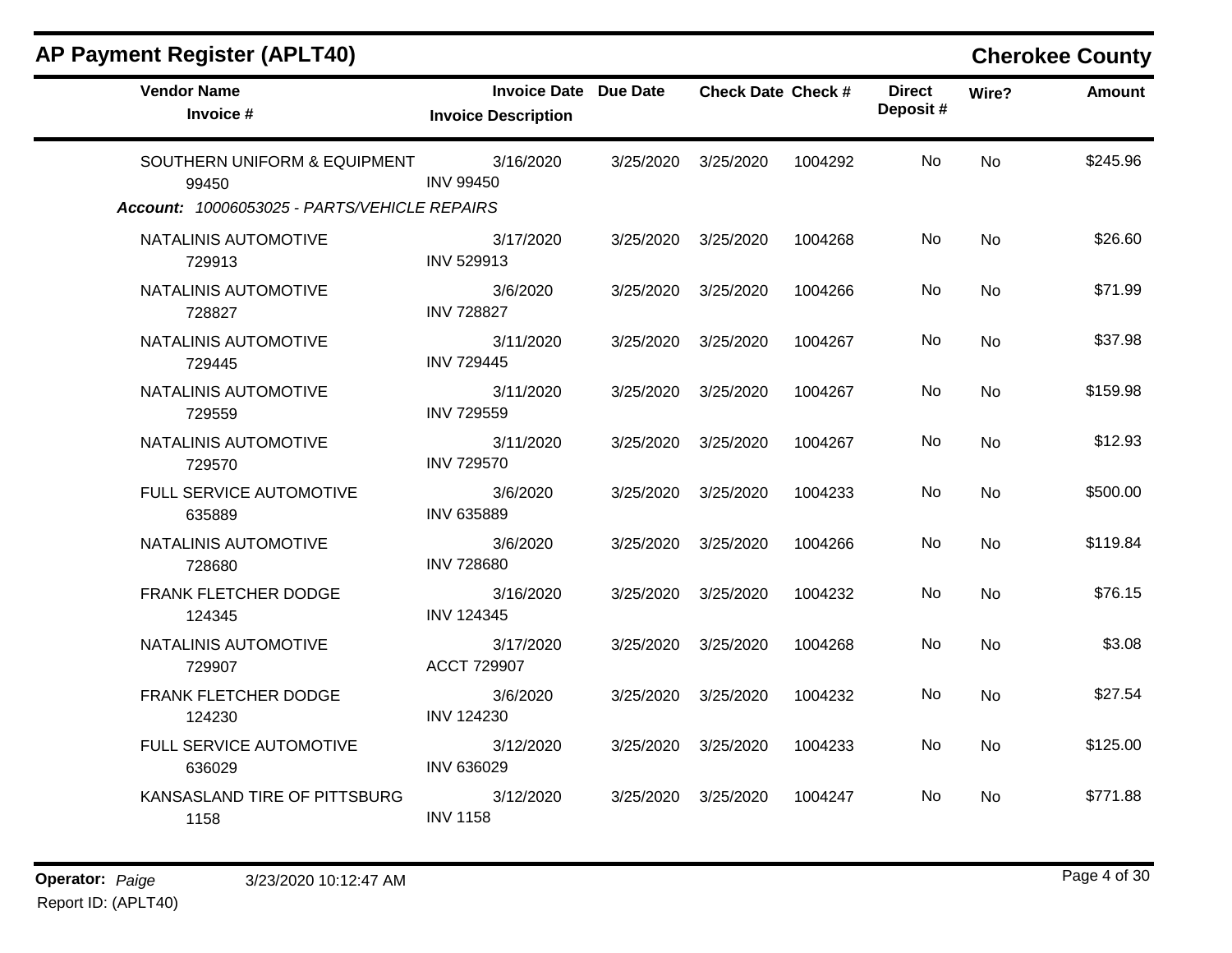| <b>Vendor Name</b><br>Invoice #                                          | <b>Invoice Date Due Date</b><br><b>Invoice Description</b> |                     | <b>Check Date Check #</b> |         | <b>Direct</b><br>Deposit# | Wire?     | Amount     |
|--------------------------------------------------------------------------|------------------------------------------------------------|---------------------|---------------------------|---------|---------------------------|-----------|------------|
| FULL SERVICE AUTOMOTIVE<br>635888                                        | 3/6/2020<br><b>INV 635888</b>                              | 3/25/2020           | 3/25/2020                 | 1004233 | No                        | <b>No</b> | \$500.00   |
| FRANK FLETCHER DODGE<br>124100                                           | 3/6/2020<br><b>INV 124100</b>                              | 3/25/2020           | 3/25/2020                 | 1004232 | No                        | No        | \$519.61   |
| FRANK FLETCHER DODGE<br>124150                                           | 3/6/2020<br><b>INV 124150</b>                              | 3/25/2020           | 3/25/2020                 | 1004232 | No                        | <b>No</b> | \$167.00   |
| NATALINIS AUTOMOTIVE<br>729720<br><b>Account: 10006053030 - GASOLINE</b> | 3/12/2020<br><b>INV 729720</b>                             | 3/25/2020 3/25/2020 |                           | 1004267 | No.                       | <b>No</b> | \$85.42    |
| <b>COMMERCE BANK</b><br>0325 SH2                                         | 3/16/2020<br>ACCT 0001-0226-3274                           | 3/25/2020 3/25/2020 |                           | 1004218 | No                        | <b>No</b> | \$55.01    |
| <b>COMMERCE BANK</b><br>0325 SH9                                         | 3/17/2020<br>ACCT 0000-0198-5019                           |                     | 3/25/2020 3/25/2020       | 1004218 | No.                       | <b>No</b> | \$35.35    |
| Account: 10006053040 - JANITORIAL SUPPLIES                               |                                                            |                     |                           |         |                           |           |            |
| HENRY KRAFT INC<br>300382                                                | 3/16/2020<br><b>INV 300382</b>                             | 3/25/2020 3/25/2020 |                           | 1004238 | No.                       | <b>No</b> | \$1,062.11 |
| <b>HENRY KRAFT INC</b><br>299586                                         | 3/6/2020<br><b>INV 299586</b>                              |                     | 3/25/2020 3/25/2020       | 1004238 | No                        | <b>No</b> | \$616.23   |
| Account: 10006053068 - OTHER COMMODITIES                                 |                                                            |                     |                           |         |                           |           |            |
| <b>TAYLOR LUDWIG</b><br>0325                                             | 3/6/2020<br>REIMBURSEMENT/CANINE FOOD                      |                     | 3/25/2020 3/25/2020       | 1004296 | No.                       | <b>No</b> | \$52.05    |
| Account: 10006053071 - COMMUNICATIONS                                    |                                                            |                     |                           |         |                           |           |            |
| <b>COMMERCE BANK</b><br>0325 SH1                                         | 3/16/2020<br>ACCT 0000-0198-5001                           |                     | 3/25/2020 3/25/2020       | 1004218 | No.                       | <b>No</b> | \$22.99    |
| Account: 10006053072 - GAS, ELECTRIC, WATER                              |                                                            |                     |                           |         |                           |           |            |
| SERVICE RECYCLING, LLC<br>R1345                                          | 3/16/2020<br><b>INV R1345</b>                              | 3/25/2020           | 3/25/2020                 | 1004288 | No.                       | <b>No</b> | \$45.00    |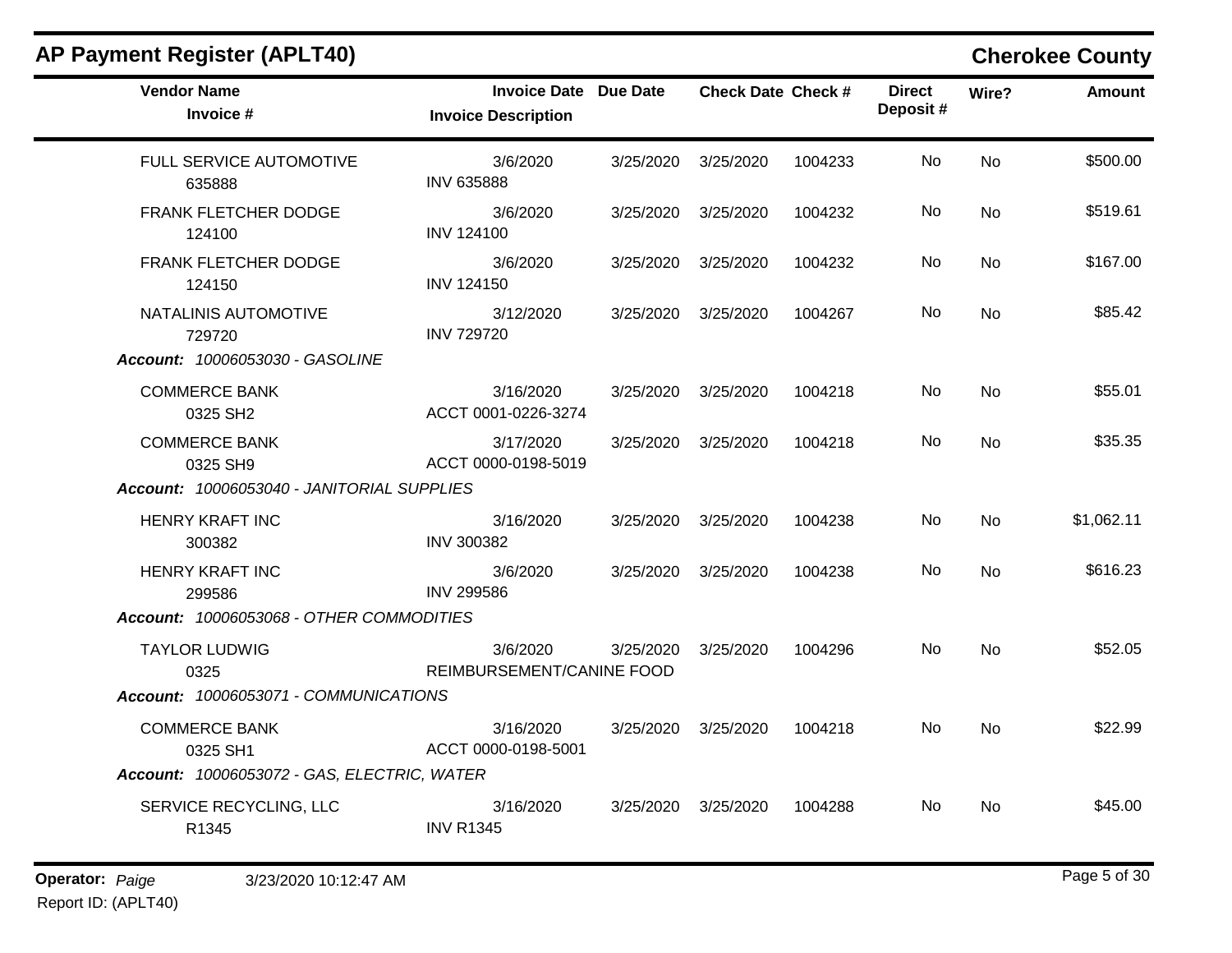| <b>AP Payment Register (APLT40)</b>                                           |                                        |                              |                           |         |                           |           | <b>Cherokee County</b> |
|-------------------------------------------------------------------------------|----------------------------------------|------------------------------|---------------------------|---------|---------------------------|-----------|------------------------|
| <b>Vendor Name</b><br>Invoice #                                               | <b>Invoice Description</b>             | <b>Invoice Date Due Date</b> | <b>Check Date Check #</b> |         | <b>Direct</b><br>Deposit# | Wire?     | <b>Amount</b>          |
| <b>CITY OF COLUMBUS</b><br>0325                                               | 3/6/2020<br>ACCT 095241001             | 3/25/2020                    | 3/25/2020                 | 1004211 | No                        | <b>No</b> | \$120.00               |
| <b>KANSAS GAS SERVICE</b><br>0325 KS<br>Account: 10006053073 - TRANSPORTATION | 3/16/2020<br>ACCT 510401545 1674911 36 | 3/25/2020                    | 3/25/2020                 | 1004244 | No                        | No        | \$694.23               |
| <b>COMMERCE BANK</b><br>0325 SH3                                              | 3/16/2020<br>ACCT 0000-0268-3076       | 3/25/2020                    | 3/25/2020                 | 1004218 | No                        | <b>No</b> | \$256.20               |
| <b>COMMERCE BANK</b><br>0325 SH5<br>Account: 10006053074 - TELEPHONE BILLS    | 3/16/2020<br>ACCT 0000-3663-4137       | 3/25/2020                    | 3/25/2020                 | 1004218 | No                        | <b>No</b> | \$110.91               |
| AT&T<br>0325                                                                  | 3/16/2020<br>ACCT 0574120295001        | 3/25/2020                    | 3/25/2020                 | 1004196 | No                        | <b>No</b> | \$44.33                |
| <b>CENTURYLINK</b><br>0325SH                                                  | 3/16/2020<br>ACCT 314237715            | 3/25/2020                    | 3/25/2020                 | 1004201 | No                        | <b>No</b> | \$193.71               |
| <b>COLUMBUS TELEPHONE COMPANY</b><br>0325 SH                                  | 3/16/2020<br>ACCT 171                  | 3/25/2020                    | 3/25/2020                 | 1004217 | No                        | <b>No</b> | \$46.47                |
| COLUMBUS TELEPHONE COMPANY<br>0325                                            | 3/6/2020<br><b>ACCT 2963</b>           | 3/25/2020                    | 3/25/2020                 | 1004217 | No.                       | No        | \$1,748.16             |
| CRAW-KAN TELEPHONE COOPERATIVE INC<br>0325 SH                                 | 3/16/2020<br><b>ACCT 121787</b>        | 3/25/2020                    | 3/25/2020                 | 1004221 | No                        | <b>No</b> | \$51.62                |
| Account: 10006053076 - PROFESSIONAL SERVICES                                  |                                        |                              |                           |         |                           |           |                        |
| PERFECT IMPRINTED PRODUCTS<br>50020                                           | 3/6/2020<br><b>INV 50020</b>           | 12/31/2019                   | 3/25/2020                 | 1004278 | No                        | <b>No</b> | \$526.16               |
| Account: 10006053080 - MAINTENANCE/BLDGS & GROUNDS                            |                                        |                              |                           |         |                           |           |                        |
| <b>HANK HILDEBRANDT</b><br>16250                                              | 3/6/2020<br><b>INV 16250</b>           | 3/25/2020                    | 3/25/2020                 | 1004236 | No.                       | No        | \$127.03               |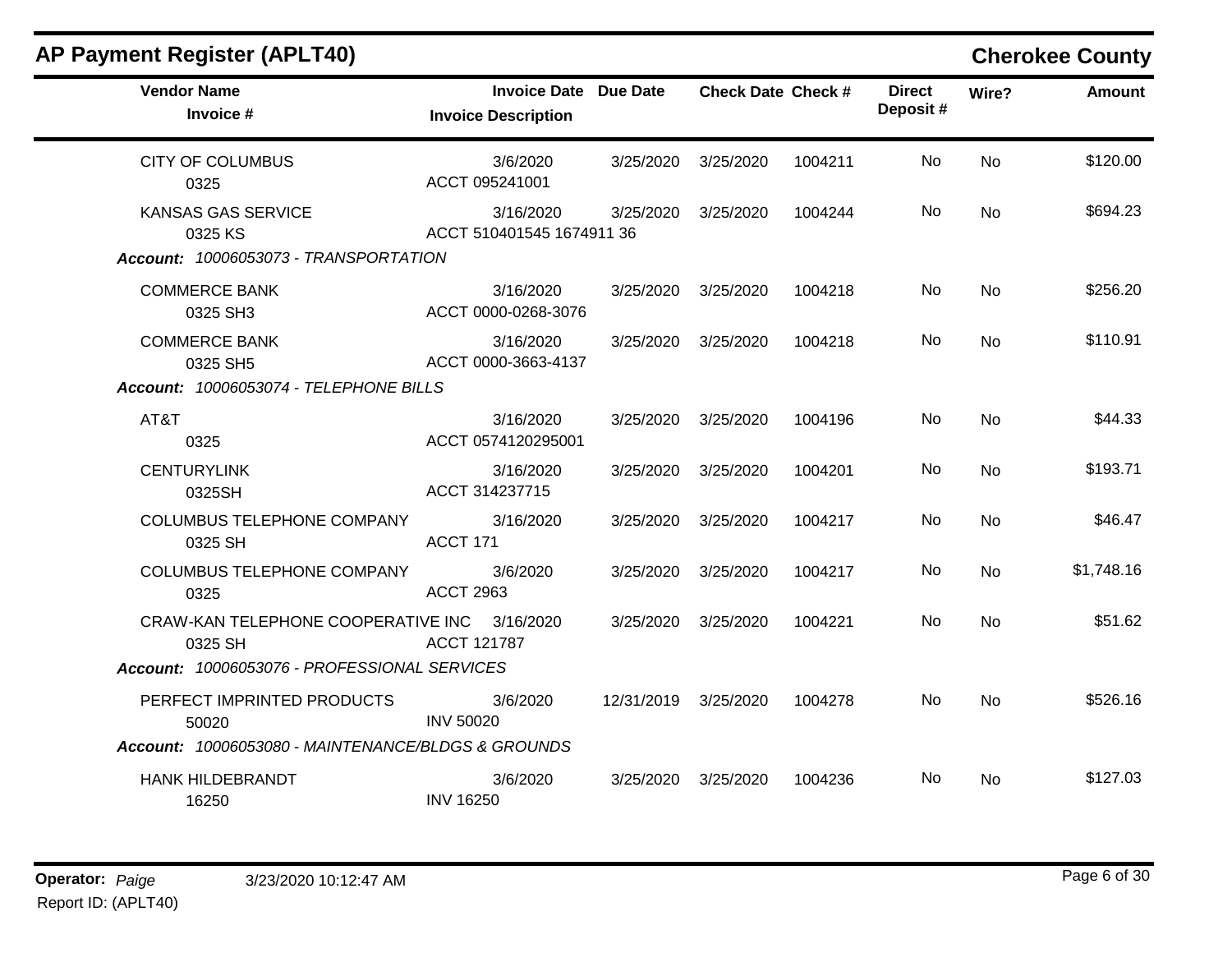| <b>AP Payment Register (APLT40)</b>                                                                                                        |                                                            |           |                           |         |                           |           | <b>Cherokee County</b> |
|--------------------------------------------------------------------------------------------------------------------------------------------|------------------------------------------------------------|-----------|---------------------------|---------|---------------------------|-----------|------------------------|
| <b>Vendor Name</b><br>Invoice #                                                                                                            | <b>Invoice Date Due Date</b><br><b>Invoice Description</b> |           | <b>Check Date Check #</b> |         | <b>Direct</b><br>Deposit# | Wire?     | <b>Amount</b>          |
| <b>CDL ELECTRIC</b><br>W23527<br>Account: 10006053083 - EQUIPMENT LEASE/RENTAL                                                             | 3/16/2020<br><b>INV W23527</b>                             | 3/25/2020 | 3/25/2020                 | 1004199 | No                        | <b>No</b> | \$1,723.80             |
| POSTMASTER GENERAL<br>0325                                                                                                                 | 3/6/2020<br>PO BOX 479 RENTAL                              | 3/25/2020 | 3/25/2020                 | 1004281 | No.                       | No        | \$150.00               |
| <b>TOSHIBA FINANCIAL SERVICES</b><br>26595637<br>Account: 10006053088 - CLASSES/TRAINING FEES                                              | 3/16/2020<br>INV26595637                                   | 3/25/2020 | 3/25/2020                 | 1004298 | No                        | <b>No</b> | \$458.22               |
| KANSAS HIGHWAY PATROL-TROOP J<br>0325                                                                                                      | 3/6/2020<br>INV J-2020-0122                                | 3/25/2020 | 3/25/2020                 | 1004245 | No                        | <b>No</b> | \$270.00               |
| <b>COMMERCE BANK</b><br>0325 SH9                                                                                                           | 3/17/2020<br>ACCT 0000-0198-5019                           | 3/25/2020 | 3/25/2020                 | 1004218 | No                        | No        | \$940.29               |
| <b>DAVID M GROVES</b><br>0325<br>Account: 10006053094 - VEHICLES                                                                           | 3/6/2020<br><b>REIMBURSEMENT TOLLS</b>                     | 3/25/2020 | 3/25/2020                 | 1004223 | No                        | No.       | \$10.00                |
| CHEROKEE COUNTY TREASURER<br>0325                                                                                                          | 3/17/2020<br><b>VEHICLE REGISTRATIONS</b>                  | 3/25/2020 | 3/25/2020                 | 1004208 | No                        | No.       | \$114.00               |
| <b>Account: 10006053732 - INMATE FOOD</b><br>CONSOLIDATED CORRECTIONAL FOOD SE<br>19021920<br>Account: 10006053737 - INMATE PERSONAL ITEMS | 3/6/2020<br>INV 19021920                                   | 3/25/2020 | 3/25/2020                 | 1004220 | No                        | <b>No</b> | \$12,204.53            |
| <b>TURNKEY CORRECTIONS</b><br>10002969                                                                                                     | 3/16/2020<br>INV 10002969                                  | 3/25/2020 | 3/25/2020                 | 1004301 | No                        | No        | \$15.00                |
| <b>TURNKEY CORRECTIONS</b><br>10002551                                                                                                     | 3/16/2020<br>INV 10002551                                  | 3/25/2020 | 3/25/2020                 | 1004301 | No.                       | No        | \$18.91                |
| <b>TURNKEY CORRECTIONS</b><br>10002332                                                                                                     | 3/16/2020<br>INV 10002332                                  | 3/25/2020 | 3/25/2020                 | 1004301 | No                        | No.       | \$1,752.78             |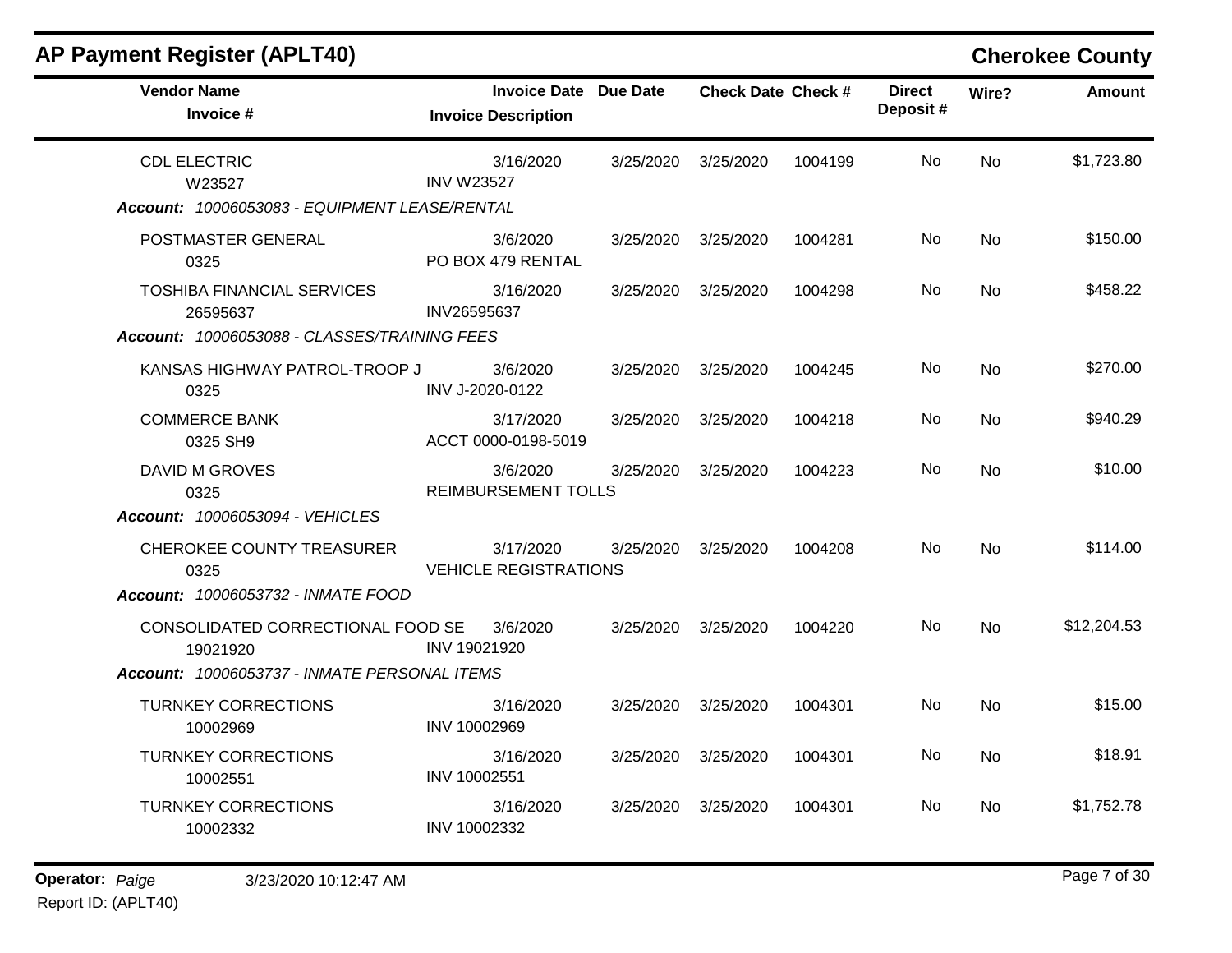| <b>Vendor Name</b><br><b>Invoice Date Due Date</b><br><b>Direct</b><br><b>Check Date Check #</b><br>Wire?<br>Deposit#<br>Invoice #<br><b>Invoice Description</b> | <b>Amount</b> |
|------------------------------------------------------------------------------------------------------------------------------------------------------------------|---------------|
|                                                                                                                                                                  |               |
| CHARM-TEX INC<br>3/6/2020<br>No.<br><b>No</b><br>3/25/2020<br>3/25/2020<br>1004202<br>INV 0212472<br>0212472                                                     | \$54.54       |
| CITY TELE COIN COMPANY INC<br>3/6/2020<br>3/25/2020 3/25/2020<br>No<br>No<br>1004213<br><b>INV 21723</b><br>21723                                                | \$3,000.00    |
| No<br><b>No</b><br><b>TURNKEY CORRECTIONS</b><br>3/16/2020<br>3/25/2020<br>3/25/2020<br>1004301<br>INV 10002443<br>10002443                                      | \$216.09      |
| Account: 10006053786 - INMATE MEDICAL                                                                                                                            |               |
| 3/6/2020<br>No<br><b>No</b><br>LABETTE HEALTH PHYSCICIANS GRP<br>3/25/2020 3/25/2020<br>1004250<br>ACCT 1935267X001CB/NEGOTIATED RATE<br>0325                    | \$159.35      |
| <b>WELLPATH LLC</b><br>No<br><b>No</b><br>3/6/2020<br>3/25/2020 3/25/2020<br>1004304<br>INV 0062149<br>0062149                                                   | \$72.00       |
| BRYAN NEIL G MD ER<br>3/6/2020<br>3/25/2020 3/25/2020<br>No<br><b>No</b><br>1004198<br>ACCT 1935267E001CCP/NEGOTIATED RATE<br>0325                               | \$39.31       |
| No<br><b>No</b><br><b>EVAN'S HEALTH MART DRUG</b><br>3/16/2020<br>3/25/2020 3/25/2020<br>1004228<br><b>INMATE MEDICAL</b><br>0325                                | \$86.39       |
| <b>MERCY COLUMBUS</b><br>3/6/2020<br>3/25/2020 3/25/2020<br>No.<br><b>No</b><br>1004259<br>ACCT 9400003908701/NEGOTIATED RATE<br>0325                            | \$26.24       |
| No<br><b>MERCY COLUMBUS</b><br>3/6/2020<br>3/25/2020 3/25/2020<br>1004259<br><b>No</b><br>ACCT 9400003908700<br>0325 SH                                          | \$45.45       |
| <b>Subtotal for Department: 060:</b>                                                                                                                             |               |
|                                                                                                                                                                  | \$31,192.21   |
| 070<br>Dept:<br><b>DISTRICT COURT</b>                                                                                                                            |               |
| Account: 10007053021 - PRINTING/OFFICE SUPPLIES                                                                                                                  |               |
| No<br><b>No</b><br><b>LADELL F TURLEY CSR</b><br>3/16/2020<br>3/25/2020<br>3/25/2020<br>1004251<br><b>REIMBURSEMENTS</b><br>0325                                 | \$114.75      |
| No<br>ETTINGER'S OFFICE SUPPLY<br>3/16/2020<br>3/25/2020<br>3/25/2020<br>1004227<br><b>No</b><br>INV 5273430<br>5273430                                          | \$40.58       |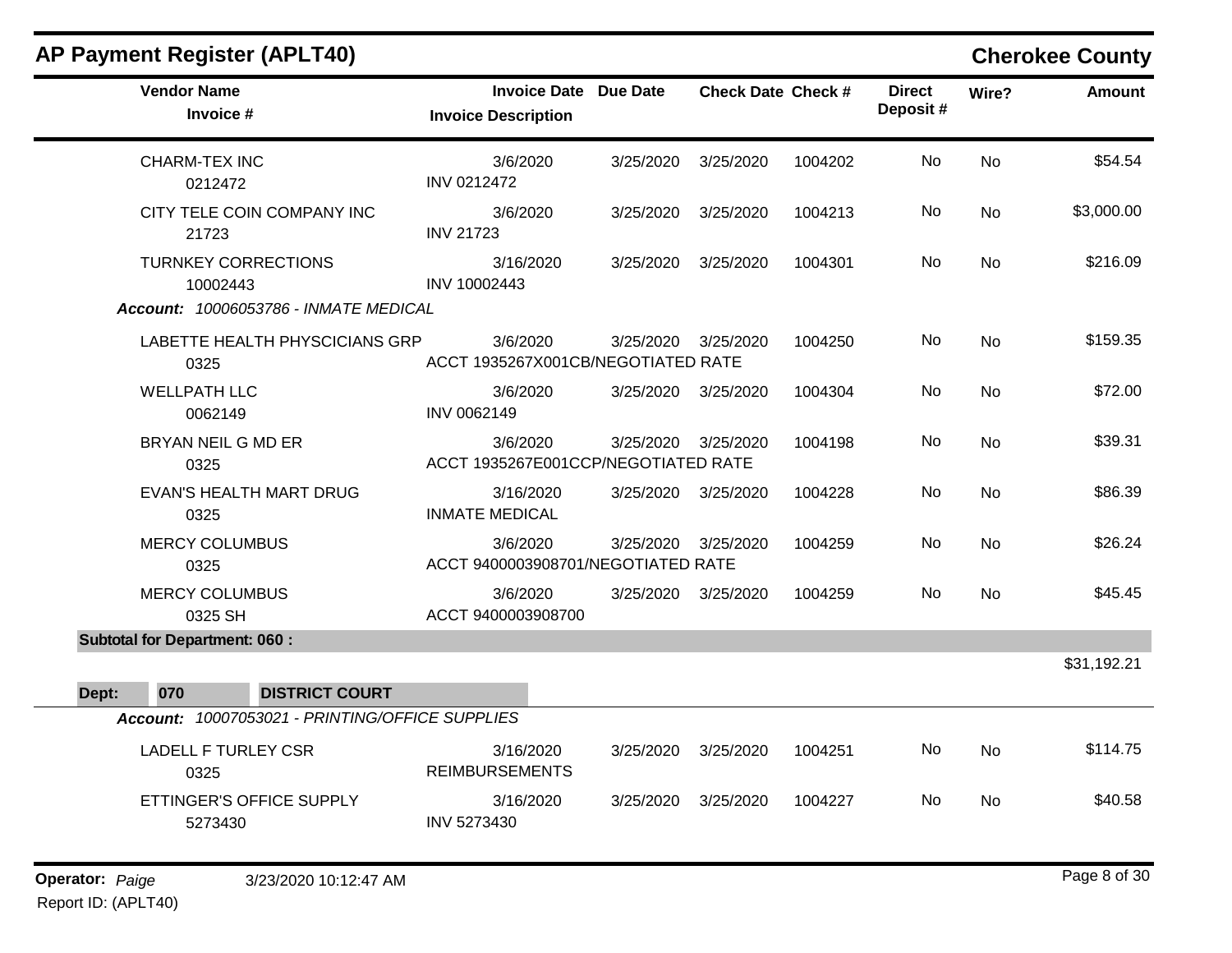|                                                         |                                                                                                                                                                                                                                                                                                                 |                                                                            |         |                           |           | <b>Cherokee County</b> |
|---------------------------------------------------------|-----------------------------------------------------------------------------------------------------------------------------------------------------------------------------------------------------------------------------------------------------------------------------------------------------------------|----------------------------------------------------------------------------|---------|---------------------------|-----------|------------------------|
| <b>Invoice Description</b>                              |                                                                                                                                                                                                                                                                                                                 |                                                                            |         | <b>Direct</b><br>Deposit# | Wire?     | <b>Amount</b>          |
|                                                         |                                                                                                                                                                                                                                                                                                                 |                                                                            |         |                           |           |                        |
| 3/16/2020<br><b>NOTARY PUBLIC</b>                       | 3/25/2020                                                                                                                                                                                                                                                                                                       | 3/25/2020                                                                  | 1004286 | No                        | No.       | \$25.00                |
| 3/16/2020<br><b>INV 76043</b>                           | 3/25/2020                                                                                                                                                                                                                                                                                                       | 3/25/2020                                                                  | 1004192 | No.                       | <b>No</b> | \$1,161.50             |
| 3/16/2020<br><b>INV 76051</b>                           | 3/25/2020                                                                                                                                                                                                                                                                                                       | 3/25/2020                                                                  | 1004192 | No.                       | <b>No</b> | \$465.00               |
| 3/16/2020<br><b>INV 75978</b>                           | 3/25/2020                                                                                                                                                                                                                                                                                                       | 3/25/2020                                                                  | 1004192 | No                        | <b>No</b> | \$37.50                |
|                                                         |                                                                                                                                                                                                                                                                                                                 |                                                                            |         |                           |           |                        |
| 3/16/2020<br><b>INV 161414</b>                          | 3/25/2020                                                                                                                                                                                                                                                                                                       | 3/25/2020                                                                  | 1004222 | No.                       | No        | \$6.20                 |
| 3/16/2020<br><b>INV 162000</b>                          | 3/25/2020                                                                                                                                                                                                                                                                                                       | 3/25/2020                                                                  | 1004222 | No.                       | No        | \$19.50                |
|                                                         |                                                                                                                                                                                                                                                                                                                 |                                                                            |         |                           |           |                        |
|                                                         |                                                                                                                                                                                                                                                                                                                 |                                                                            |         |                           |           | \$1,870.03             |
|                                                         |                                                                                                                                                                                                                                                                                                                 |                                                                            |         |                           |           |                        |
| 3/16/2020                                               | 3/25/2020                                                                                                                                                                                                                                                                                                       | 3/25/2020                                                                  | 1004218 | No                        | No        | \$627.20               |
| 3/16/2020<br><b>CREDIT</b>                              | 3/25/2020                                                                                                                                                                                                                                                                                                       | 3/25/2020                                                                  | 1004218 | No                        | <b>No</b> | (\$313.60)             |
| 3/16/2020<br>Account: 10008053040 - JANITORIAL SUPPLIES | 3/25/2020                                                                                                                                                                                                                                                                                                       | 3/25/2020                                                                  | 1004218 | No.                       | No        | \$4.00                 |
|                                                         | Account: 10007053075 - DUES/SUBSCRIPTIONS<br>Account: 10007053079 - MAINT/REPAIRS MACH/EQUIP<br>ADVANTAGE COMPUTER ENTERPRISES IN<br>ADVANTAGE COMPUTER ENTERPRISES IN<br>ADVANTAGE COMPUTER ENTERPRISES IN<br>Account: 10007053083 - EQUIPMENT LEASE/RENTAL<br>Account: 10008053021 - PRINTING/OFFICE SUPPLIES | <b>Invoice Date Due Date</b><br>ACCT 0000-0065-3741<br>ACCT 0000-0065-3741 |         | <b>Check Date Check #</b> |           |                        |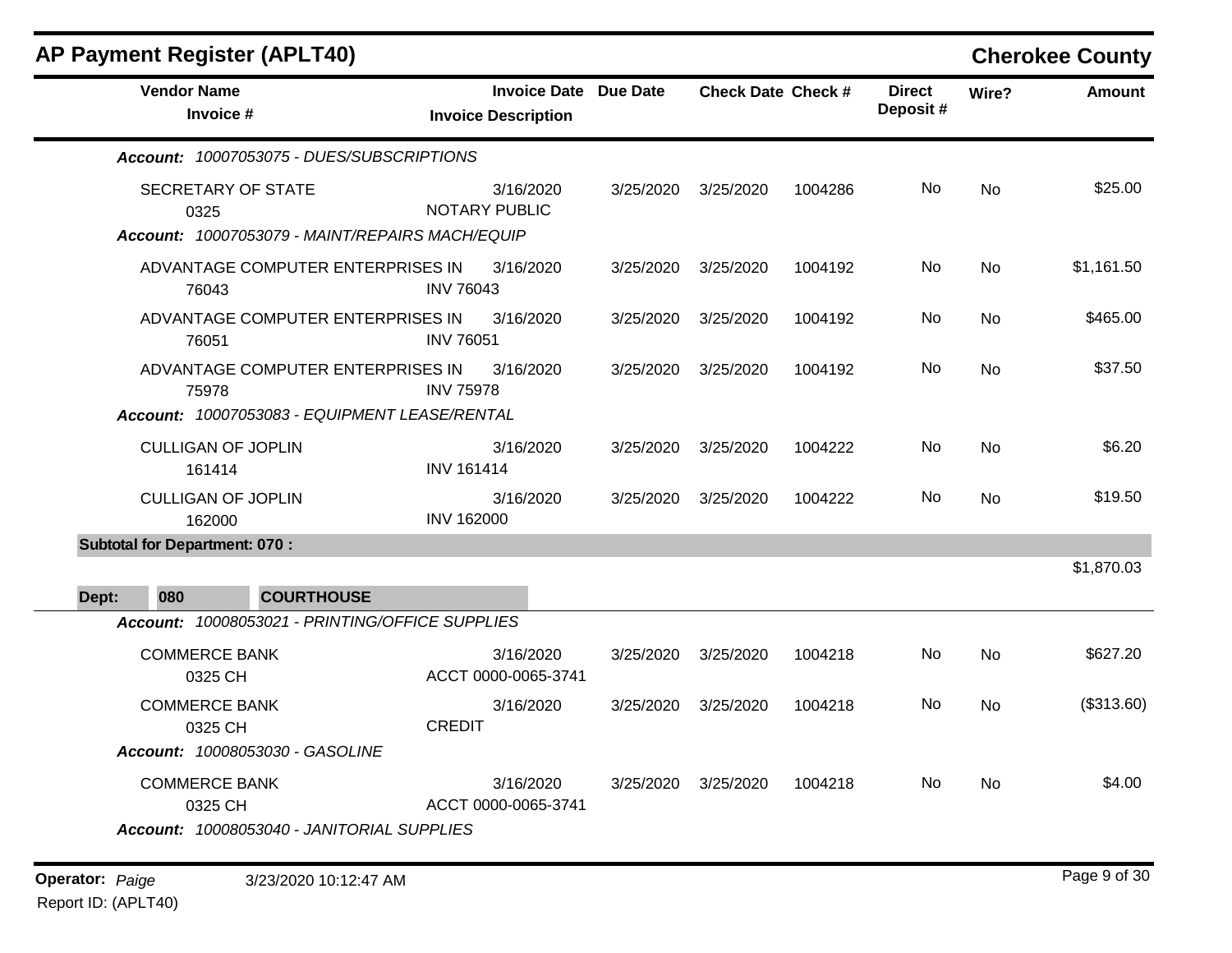| <b>Vendor Name</b><br>Invoice #                    | <b>Invoice Date Due Date</b><br><b>Invoice Description</b> |           | <b>Check Date Check #</b> |         | <b>Direct</b><br>Deposit# | Wire?     | <b>Amount</b> |
|----------------------------------------------------|------------------------------------------------------------|-----------|---------------------------|---------|---------------------------|-----------|---------------|
| ETTINGER'S OFFICE SUPPLY<br>5271140                | 3/6/2020<br><b>INV 5271140</b>                             | 3/25/2020 | 3/25/2020                 | 1004227 | No                        | <b>No</b> | \$160.54      |
| TRUE VALUE COLUMBUS<br>A399075                     | 3/6/2020<br><b>TRANS A399075</b>                           | 3/25/2020 | 3/25/2020                 | 1004300 | No.                       | No        | \$22.97       |
| ETTINGER'S OFFICE SUPPLY<br>5271141                | 3/10/2020<br><b>INV 5271141</b>                            | 3/25/2020 | 3/25/2020                 | 1004227 | No                        | <b>No</b> | \$68.70       |
| ETTINGER'S OFFICE SUPPLY<br>5272590                | 3/10/2020<br><b>INV 5272590</b>                            | 3/25/2020 | 3/25/2020                 | 1004227 | No                        | <b>No</b> | \$68.70       |
| ETTINGER'S OFFICE SUPPLY<br>527302                 | 3/11/2020<br><b>INV 5273020</b>                            | 3/25/2020 | 3/25/2020                 | 1004227 | No.                       | No        | \$11.98       |
| TRUE VALUE COLUMBUS<br>A399094                     | 3/6/2020<br><b>TRANS A399094</b>                           | 3/25/2020 | 3/25/2020                 | 1004300 | No                        | <b>No</b> | \$24.25       |
| Account: 10008053042 - BREAKROOM SUPPLIES          |                                                            |           |                           |         |                           |           |               |
| <b>CULLIGAN OF JOPLIN</b><br>162714                | 3/16/2020<br><b>INV 162714</b>                             | 3/25/2020 | 3/25/2020                 | 1004222 | No                        | <b>No</b> | \$38.20       |
| Account: 10008053072 - GAS, ELECTRIC, WATER        |                                                            |           |                           |         |                           |           |               |
| <b>KANSAS GAS SERVICE</b><br>0311 CH               | 3/9/2020<br>ACCT 510241094 1188724 27                      | 3/25/2020 | 3/25/2020                 | 1004244 | No                        | <b>No</b> | \$333.60      |
| Account: 10008053080 - MAINTENANCE/BLDGS & GROUNDS |                                                            |           |                           |         |                           |           |               |
| TRUE VALUE COLUMBUS<br>B13511                      | 3/11/2020<br><b>TRANS B13511</b>                           | 3/25/2020 | 3/25/2020                 | 1004300 | No                        | <b>No</b> | \$5.98        |
| JOPLIN SUPPLY COMPANY<br>S4446183.001              | 3/16/2020<br>INV S4446183.001                              | 3/25/2020 | 3/25/2020                 | 1004242 | No                        | <b>No</b> | \$128.95      |
| <b>KONE INC</b><br>959501927                       | 3/9/2020<br>INV 959501927                                  | 3/25/2020 | 3/25/2020                 | 1004249 | No.                       | No        | \$1,349.97    |
| TOUCHTON ELECTRIC INC<br>48837                     | 3/16/2020<br><b>INV 48837</b>                              | 3/25/2020 | 3/25/2020                 | 1004299 | No.                       | <b>No</b> | \$34.00       |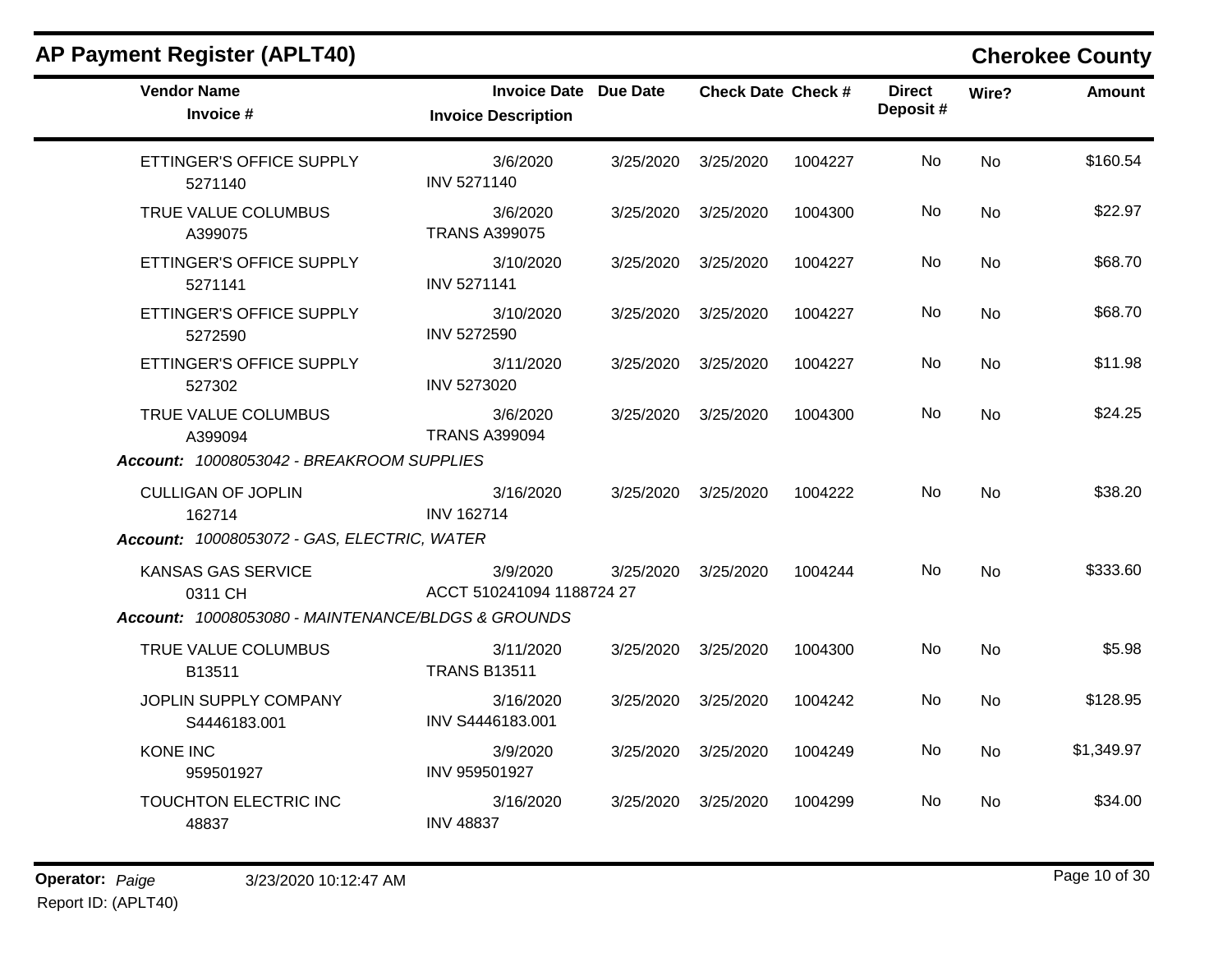|                        |                                              | <b>AP Payment Register (APLT40)</b>           |                                                   |                 |                           |         |                           |           | <b>Cherokee County</b> |
|------------------------|----------------------------------------------|-----------------------------------------------|---------------------------------------------------|-----------------|---------------------------|---------|---------------------------|-----------|------------------------|
|                        | <b>Vendor Name</b><br>Invoice #              |                                               | <b>Invoice Date</b><br><b>Invoice Description</b> | <b>Due Date</b> | <b>Check Date Check #</b> |         | <b>Direct</b><br>Deposit# | Wire?     | <b>Amount</b>          |
|                        |                                              | Account: 10008053083 - EQUIPMENT LEASE/RENTAL |                                                   |                 |                           |         |                           |           |                        |
|                        | PITNEY BOWES<br>0325                         |                                               | 3/16/2020<br>LEASE 3310788245                     | 3/25/2020       | 3/25/2020                 | 1004280 | No                        | No        | \$1,573.68             |
|                        |                                              | Account: 10008053089 - OTHER CONTRACTUAL      |                                                   |                 |                           |         |                           |           |                        |
|                        | <b>FORENSIC MEDICAL</b><br>14976             |                                               | 3/16/2020<br><b>INV 14976</b>                     | 3/25/2020       | 3/25/2020                 | 1004231 | No                        | No        | \$4,969.00             |
|                        | <b>Subtotal for Department: 080:</b>         |                                               |                                                   |                 |                           |         |                           |           | \$9,108.12             |
| Dept:                  | 090                                          | <b>EMERGENCY PREPAREDNESS</b>                 |                                                   |                 |                           |         |                           |           |                        |
|                        |                                              | Account: 10009053025 - PARTS/VEHICLE REPAIRS  |                                                   |                 |                           |         |                           |           |                        |
|                        | 1182                                         | KANSASLAND TIRE OF PITTSBURG                  | 3/12/2020<br><b>INV 1182</b>                      | 3/25/2020       | 3/25/2020                 | 1004247 | No                        | <b>No</b> | \$252.00               |
|                        |                                              | Account: 10009053072 - GAS, ELECTRIC, WATER   |                                                   |                 |                           |         |                           |           |                        |
|                        | <b>EVERGY</b><br>0325                        |                                               | 3/16/2020<br>ACCT 2457329745                      | 3/25/2020       | 3/25/2020                 | 1004229 | No                        | <b>No</b> | \$30.52                |
|                        | 0311                                         | HEARTLAND ELECTRIC COOPERATIVE INC            | 3/6/2020<br>ACCT 50891200                         | 3/25/2020       | 3/25/2020                 | 1004237 | No                        | <b>No</b> | \$48.35                |
|                        | <b>Subtotal for Department: 090:</b>         |                                               |                                                   |                 |                           |         |                           |           |                        |
|                        |                                              |                                               |                                                   |                 |                           |         |                           |           | \$330.87               |
| Dept:                  | 130                                          | <b>RECREATION</b>                             |                                                   |                 |                           |         |                           |           |                        |
|                        |                                              | Account: 10013053599 - RECREATION             |                                                   |                 |                           |         |                           |           |                        |
|                        |                                              | <b>RIVERTON AFTER PROM</b>                    | 3/16/2020<br><b>COMMISSIONER FRAZIER DONATION</b> | 3/25/2020       | 3/25/2020                 | 1004284 | No                        | <b>No</b> | \$100.00               |
|                        | 0325<br><b>Subtotal for Department: 130:</b> |                                               |                                                   |                 |                           |         |                           |           |                        |
|                        |                                              |                                               |                                                   |                 |                           |         |                           |           | \$100.00               |
| Dept:                  | 150                                          | <b>COMPUTER PROGRAMMING</b>                   |                                                   |                 |                           |         |                           |           |                        |
|                        |                                              | Account: 10015053089 - OTHER CONTRACTUAL      |                                                   |                 |                           |         |                           |           |                        |
|                        |                                              |                                               |                                                   |                 |                           |         |                           |           | Page 11 of 30          |
| <b>Operator: Paige</b> |                                              | 3/23/2020 10:12:47 AM                         |                                                   |                 |                           |         |                           |           |                        |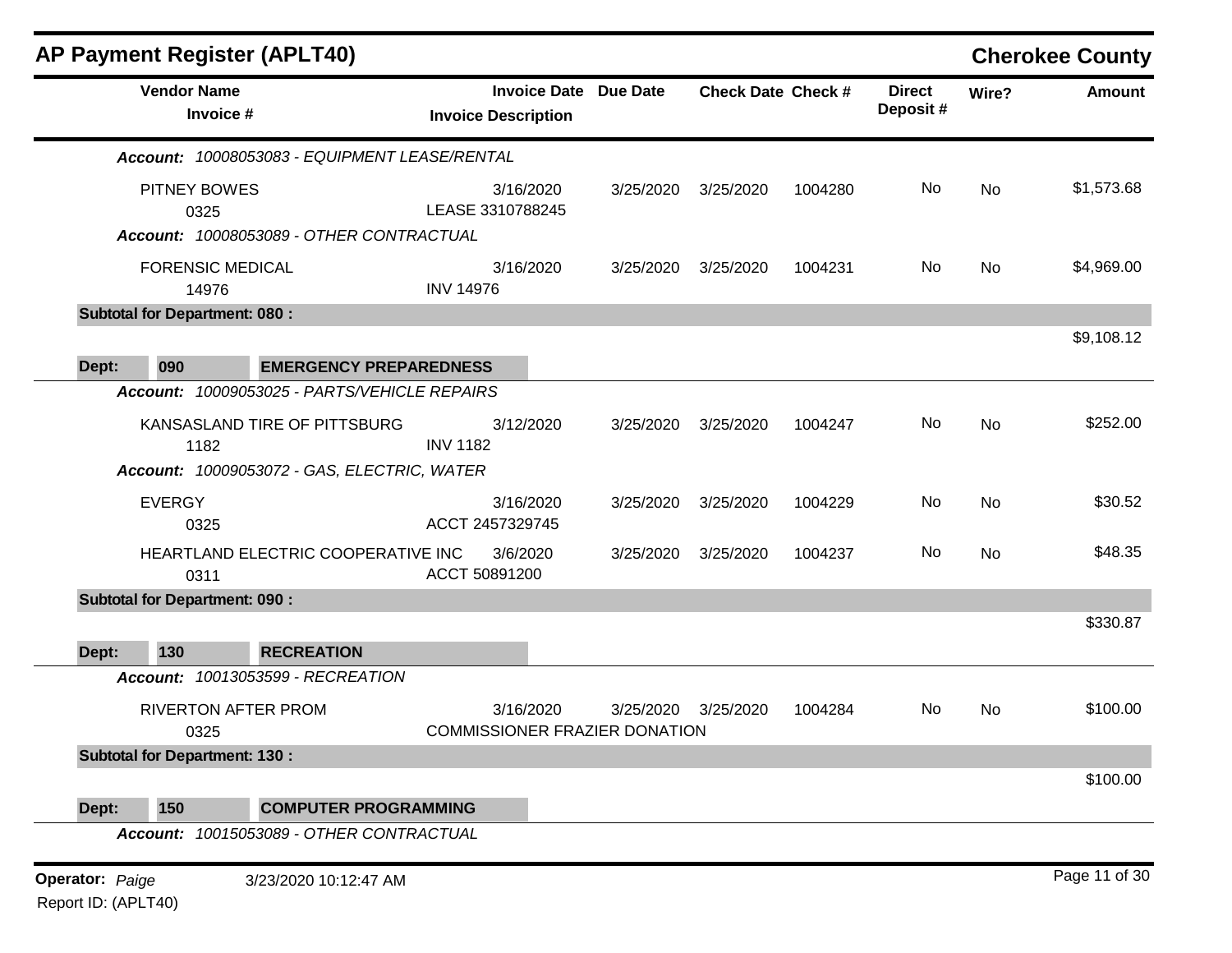|                 |                                      | AP Payment Register (APLT40)                |                                                   |                 |                           |         |                           |           | <b>Cherokee County</b> |
|-----------------|--------------------------------------|---------------------------------------------|---------------------------------------------------|-----------------|---------------------------|---------|---------------------------|-----------|------------------------|
|                 | <b>Vendor Name</b><br>Invoice #      |                                             | <b>Invoice Date</b><br><b>Invoice Description</b> | <b>Due Date</b> | <b>Check Date Check #</b> |         | <b>Direct</b><br>Deposit# | Wire?     | <b>Amount</b>          |
|                 | NEX-TECH<br>0325                     |                                             | 3/10/2020<br>ACCT 0000403167                      | 3/25/2020       | 3/25/2020                 | 1004272 | No                        | No        | \$2.50                 |
|                 | <b>Subtotal for Department: 150:</b> |                                             |                                                   |                 |                           |         |                           |           |                        |
| Dept:           | 170                                  | <b>JUVENILE DETENTION</b>                   |                                                   |                 |                           |         |                           |           | \$2.50                 |
|                 |                                      | Account: 10017053089 - OTHER CONTRACTUAL    |                                                   |                 |                           |         |                           |           |                        |
|                 | 6714                                 | SEK REGIONAL JUVENILE DETENTION CTR         | 3/16/2020<br><b>INV 6714</b>                      | 3/25/2020       | 3/25/2020                 | 1004287 | No                        | No        | \$8,939.00             |
|                 | <b>Subtotal for Department: 170:</b> |                                             |                                                   |                 |                           |         |                           |           |                        |
|                 |                                      |                                             |                                                   |                 |                           |         |                           |           | \$8,939.00             |
| Dept:           | 210                                  | <b>GIS INFO HANDLING SYSTEM</b>             |                                                   |                 |                           |         |                           |           |                        |
|                 |                                      | Account: 10021053089 - OTHER CONTRACTUAL    |                                                   |                 |                           |         |                           |           |                        |
|                 | <b>RODNEY SANDERS</b><br>20200202    |                                             | 3/10/2020<br>INV 20200202                         | 3/25/2020       | 3/25/2020                 | 1004285 | No                        | <b>No</b> | \$885.00               |
|                 | <b>Subtotal for Department: 210:</b> |                                             |                                                   |                 |                           |         |                           |           |                        |
|                 |                                      |                                             |                                                   |                 |                           |         |                           |           | \$885.00               |
| Dept:           | 500                                  | <b>SOLID WASTE RECYCLING</b>                |                                                   |                 |                           |         |                           |           |                        |
|                 |                                      | Account: 10050053502 - SOLID WASTE EXPENSES |                                                   |                 |                           |         |                           |           |                        |
|                 | 022820C                              | SOUTHEAST KANSAS RECYCLING, INC             | 3/12/2020<br><b>INV 022820C</b>                   | 3/25/2020       | 3/25/2020                 | 1004291 | No                        | No        | \$1,100.00             |
|                 | <b>Subtotal for Department: 500:</b> |                                             |                                                   |                 |                           |         |                           |           |                        |
|                 |                                      |                                             |                                                   |                 |                           |         |                           |           | \$1,100.00             |
|                 | <b>Subtotal for Fund: 100:</b>       |                                             |                                                   |                 |                           |         |                           |           | \$55,902.16            |
| 103<br>Fund:    |                                      | <b>TECHNOLOGY FUND</b>                      |                                                   |                 |                           |         |                           |           |                        |
| Dept:           | 000                                  | <b>NON-DEPARTMENTAL</b>                     |                                                   |                 |                           |         |                           |           |                        |
|                 |                                      |                                             |                                                   |                 |                           |         |                           |           |                        |
| Operator: Paige |                                      | 3/23/2020 10:12:47 AM                       |                                                   |                 |                           |         |                           |           | Page 12 of 30          |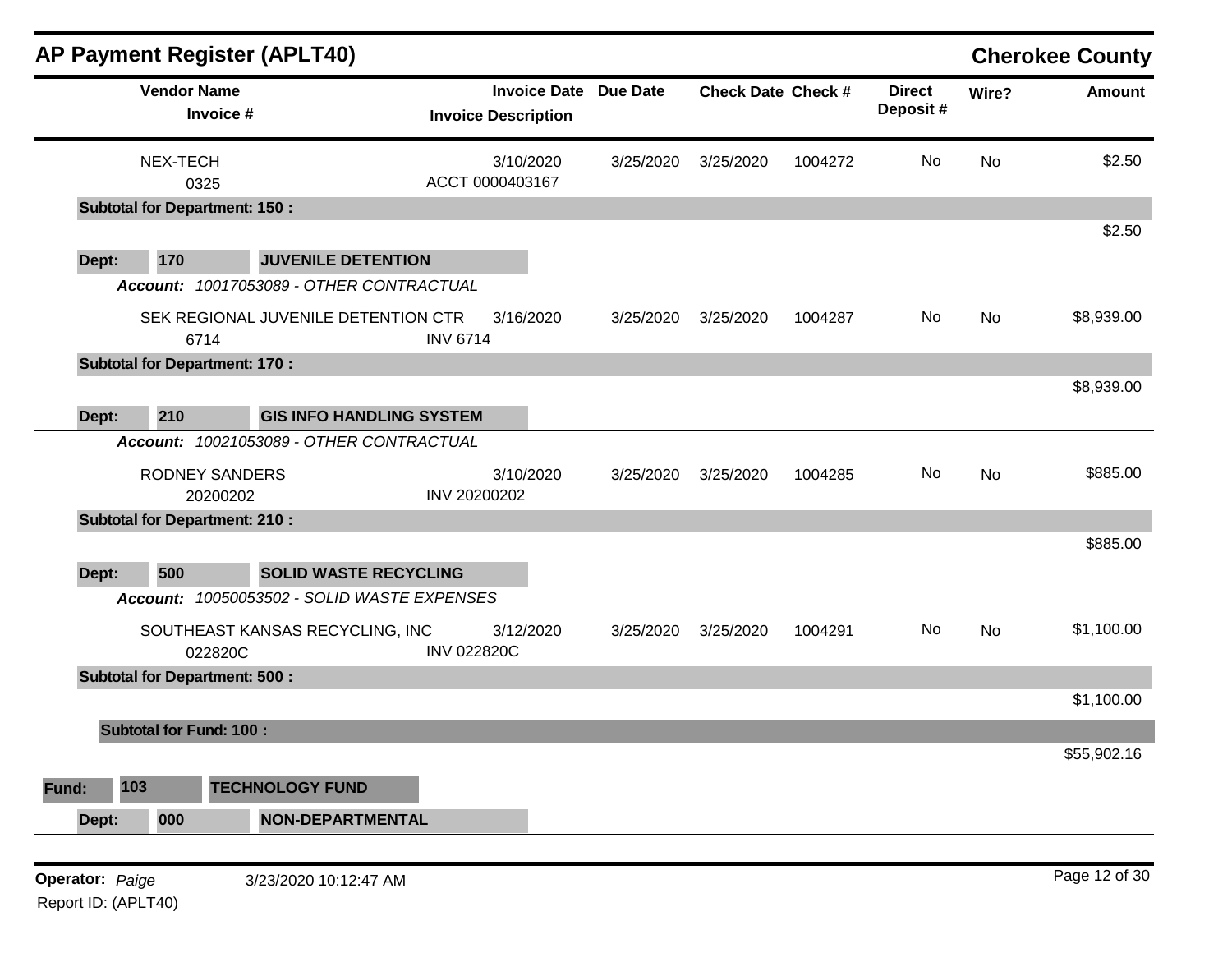| <b>AP Payment Register (APLT40)</b><br><b>Cherokee County</b> |                                |                                           |                     |                                                            |           |                           |         |                           |           |               |  |
|---------------------------------------------------------------|--------------------------------|-------------------------------------------|---------------------|------------------------------------------------------------|-----------|---------------------------|---------|---------------------------|-----------|---------------|--|
|                                                               | <b>Vendor Name</b>             | Invoice #                                 |                     | <b>Invoice Date Due Date</b><br><b>Invoice Description</b> |           | <b>Check Date Check #</b> |         | <b>Direct</b><br>Deposit# | Wire?     | <b>Amount</b> |  |
|                                                               |                                | Account: 10300053089 - OTHER CONTRACTUAL  |                     |                                                            |           |                           |         |                           |           |               |  |
|                                                               |                                | COMPUTER INFORMATION CONCEPTS<br>PSI30502 | <b>INV PSI30502</b> | 3/6/2020                                                   | 3/25/2020 | 3/25/2020                 | 1004219 | No.                       | No        | \$5,880.00    |  |
|                                                               |                                | <b>Subtotal for Department: 000:</b>      |                     |                                                            |           |                           |         |                           |           |               |  |
|                                                               |                                |                                           |                     |                                                            |           |                           |         |                           |           | \$5,880.00    |  |
|                                                               | <b>Subtotal for Fund: 103:</b> |                                           |                     |                                                            |           |                           |         |                           |           |               |  |
|                                                               |                                |                                           |                     |                                                            |           |                           |         |                           |           | \$5,880.00    |  |
| Fund:                                                         | 110                            | <b>ROAD AND BRIDGE</b>                    |                     |                                                            |           |                           |         |                           |           |               |  |
| Dept:                                                         | 000                            | NON-DEPARTMENTAL                          |                     |                                                            |           |                           |         |                           |           |               |  |
|                                                               |                                | Account: 11000053031 - DIESEL FUEL        |                     |                                                            |           |                           |         |                           |           |               |  |
|                                                               |                                | MFA OIL - NEOSHO 1055<br>1608798 HWY      | INV #1608798        | 3/12/2020                                                  | 3/25/2020 | 3/25/2020                 | 1004262 | No.                       | <b>No</b> | \$403.88      |  |
|                                                               |                                | MFA OIL - NEOSHO 1055<br>1612893 HWY      | INV #1612893        | 3/16/2020                                                  | 3/25/2020 | 3/25/2020                 | 1004262 | No                        | <b>No</b> | \$1,135.44    |  |
|                                                               |                                | MFA OIL - NEOSHO 1055<br>1600018 HWY      | INV #1600018        | 3/6/2020                                                   | 3/25/2020 | 3/25/2020                 | 1004262 | No.                       | No        | \$491.87      |  |
|                                                               |                                | MFA OIL - NEOSHO 1055<br>1594172 HWY      | INV #1594172        | 3/4/2020                                                   | 3/25/2020 | 3/25/2020                 | 1004262 | No                        | <b>No</b> | \$499.33      |  |
|                                                               |                                | MFA OIL - NEOSHO 1055<br>1609345 HWY      | INV #1609345        | 3/12/2020                                                  | 3/25/2020 | 3/25/2020                 | 1004262 | No                        | <b>No</b> | \$412.43      |  |
|                                                               |                                | MFA OIL - NEOSHO 1055<br>1613502 HWY      | INV #1613502        | 3/16/2020                                                  | 3/25/2020 | 3/25/2020                 | 1004262 | No.                       | <b>No</b> | \$901.76      |  |
|                                                               |                                | MFA OIL - NEOSHO 1055<br>1602917 HWY      | INV #1602917        | 3/9/2020                                                   | 3/25/2020 | 3/25/2020                 | 1004262 | No                        | No        | \$487.48      |  |
|                                                               |                                | MFA OIL - NEOSHO 1055<br>1593025 HWY      | INV #1593025        | 3/3/2020                                                   | 3/25/2020 | 3/25/2020                 | 1004262 | No                        | No        | \$489.75      |  |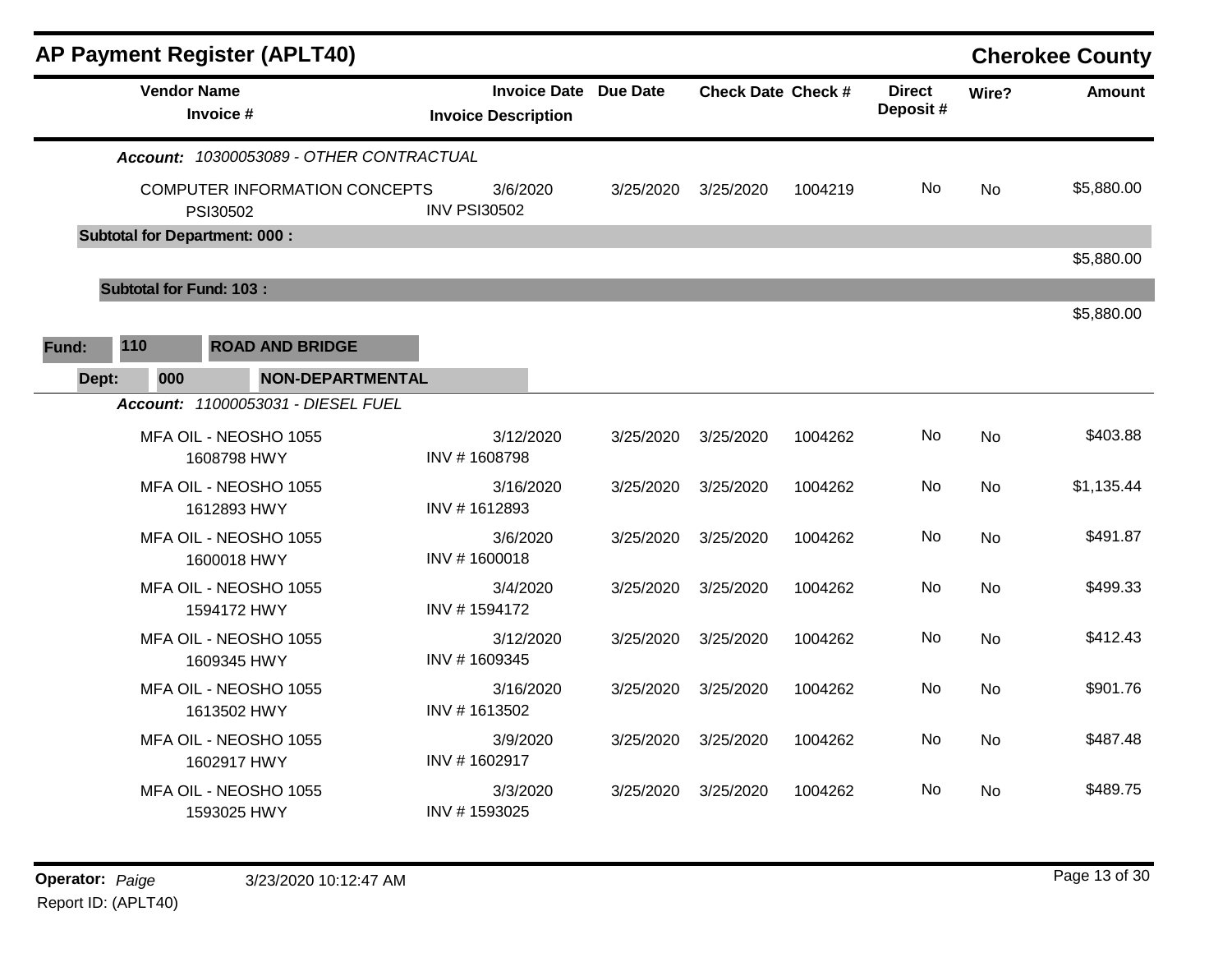| <b>Vendor Name</b>                                                      |              | <b>Invoice Date Due Date</b>   | <b>Check Date Check #</b> |         | <b>Direct</b> | Wire?     | <b>Amount</b> |
|-------------------------------------------------------------------------|--------------|--------------------------------|---------------------------|---------|---------------|-----------|---------------|
| Invoice #                                                               |              | <b>Invoice Description</b>     |                           |         | Deposit#      |           |               |
| MFA OIL - NEOSHO 1055<br>1594177 HWY                                    | INV #1594177 | 3/4/2020                       | 3/25/2020 3/25/2020       | 1004262 | No            | <b>No</b> | \$1,605.37    |
| MFA OIL - NEOSHO 1055<br>1594175 HWY                                    | INV #1594175 | 3/4/2020                       | 3/25/2020 3/25/2020       | 1004262 | No            | <b>No</b> | \$369.78      |
| Account: 11000053034 - ASPHALT                                          |              |                                |                           |         |               |           |               |
| BLEVINS ASPHALT CONSTRUCTION CO INC 3/5/2020<br>4304 HWY                | INV #4304    |                                | 3/25/2020 3/25/2020       | 1004197 | No.           | <b>No</b> | \$145.36      |
| BLEVINS ASPHALT CONSTRUCTION CO INC 3/10/2020<br>4311 HWY               | INV #4311    |                                | 3/25/2020 3/25/2020       | 1004197 | No            | <b>No</b> | \$210.93      |
| Account: 11000053037 - SIGNS/POSTS                                      |              |                                |                           |         |               |           |               |
| NATIONAL SIGN CO INC<br>IN-192790 HWY                                   |              | 3/9/2020<br>INV # IN-192790    | 3/25/2020 3/25/2020       | 1004269 | No.           | <b>No</b> | \$718.00      |
| Account: 11000053042 - BREAKROOM SUPPLIES                               |              |                                |                           |         |               |           |               |
| CLEAN THE UNIFORM CO JOPLIN<br>20124283 HWY                             |              | 3/2/2020<br>INV #20124283      | 3/25/2020 3/25/2020       | 1004214 | No            | <b>No</b> | \$15.97       |
| APPLEMARKET<br>3798372 HWY                                              | INV #3798372 | 3/5/2020                       | 3/25/2020 3/25/2020       | 1004194 | No.           | <b>No</b> | \$4.58        |
| CLEAN THE UNIFORM CO JOPLIN<br>20125802 HWY                             |              | 3/9/2020<br>INV # 20125802     | 3/25/2020 3/25/2020       | 1004214 | No.           | <b>No</b> | \$94.54       |
| Account: 11000053074 - UTILITIES/TELEPHONE BILLS                        |              |                                |                           |         |               |           |               |
| EMPIRE DISTRICT ELECTRIC COMPANY<br>854931-63-1 HWY 12 INV #854931-63-1 |              | 3/26/2020                      | 3/25/2020 3/25/2020       | 1004225 | No            | <b>No</b> | \$24.28       |
| EMPIRE DISTRICT ELECTRIC COMPANY<br>049852-69-2 HWY 12                  |              | 3/26/2020<br>INV # 049852-69-2 | 3/25/2020 3/25/2020       | 1004225 | No.           | No        | \$183.60      |
| EMPIRE DISTRICT ELECTRIC COMPANY<br>906398-41-7 HWY 11                  |              | 3/11/2020<br>INV #906398-41-7  | 3/25/2020 3/25/2020       | 1004225 | No.           | <b>No</b> | \$396.89      |
| Account: 11000053079 - MACHINERY/EQUIPMENT                              |              |                                |                           |         |               |           |               |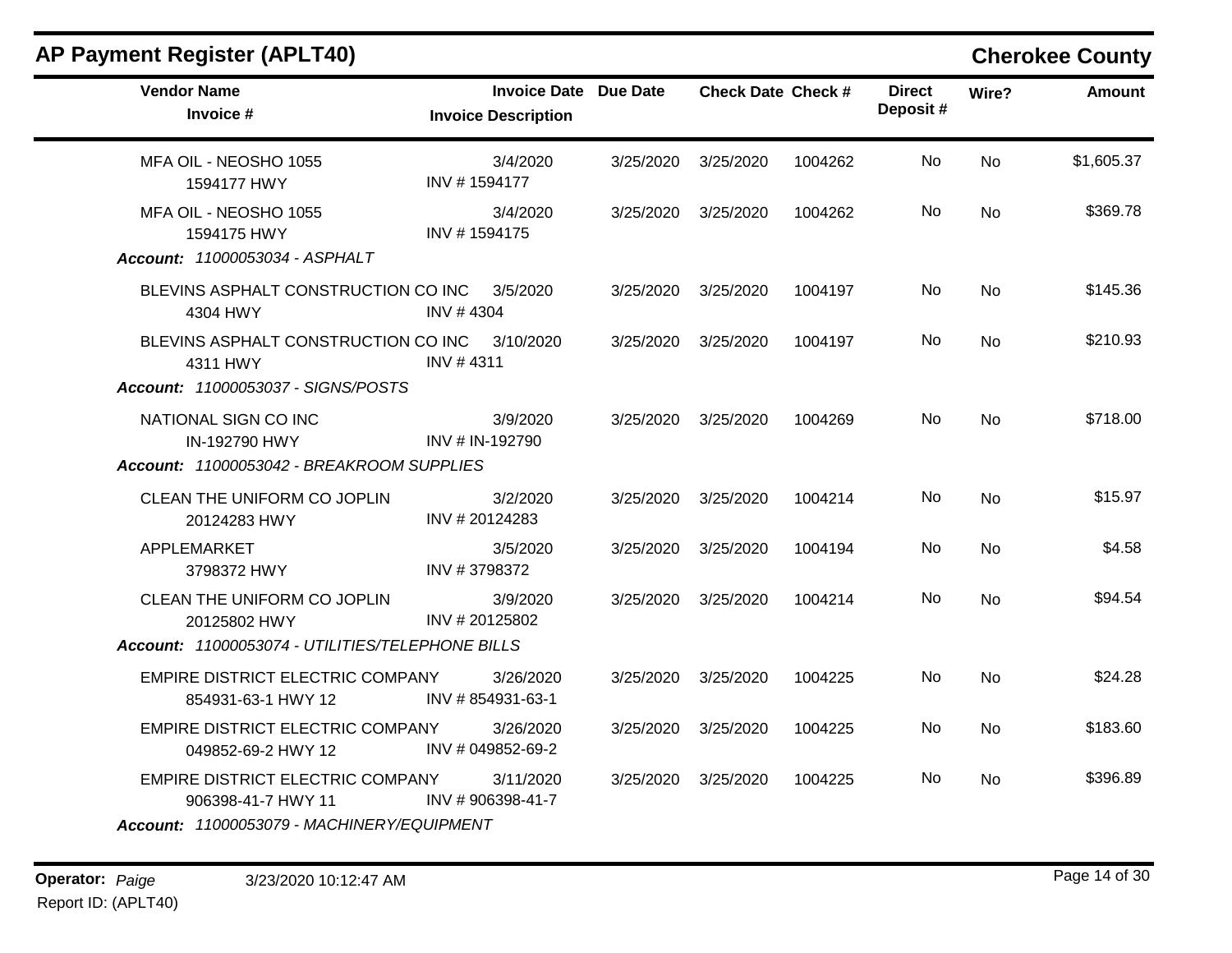| <b>Vendor Name</b><br>Invoice #           | <b>Invoice Date Due Date</b><br><b>Invoice Description</b> |           | <b>Check Date Check #</b> |         | <b>Direct</b><br>Deposit# | Wire?     | <b>Amount</b> |
|-------------------------------------------|------------------------------------------------------------|-----------|---------------------------|---------|---------------------------|-----------|---------------|
| JOHN FABICK TRACTOR CO<br>PIJO0384929 HWY | 3/11/2020<br>INV # PIJO0384929                             | 3/25/2020 | 3/25/2020                 | 1004241 | No                        | <b>No</b> | \$30.94       |
| <b>AMERICAN BATTERY</b><br>18254 HWY      | 3/2/2020<br>INV #18254                                     | 3/25/2020 | 3/25/2020                 | 1004193 | No                        | <b>No</b> | \$227.00      |
| <b>FLEETPRIDE</b><br>47666246 HWY         | 3/12/2020<br>INV #47666246                                 | 3/25/2020 | 3/25/2020                 | 1004230 | No                        | <b>No</b> | \$340.40      |
| NATALINIS AUTOMOTIVE<br>728950 HWY        | 3/4/2020<br>INV #728950                                    | 3/25/2020 | 3/25/2020                 | 1004266 | <b>No</b>                 | No        | \$71.24       |
| NATALINIS AUTOMOTIVE<br>729136 HWY        | 3/5/2020<br>INV #729136                                    | 3/25/2020 | 3/25/2020                 | 1004267 | No                        | <b>No</b> | \$7.45        |
| NATALINIS AUTOMOTIVE<br>729002 HWY        | 3/4/2020<br>INV #729002                                    | 3/25/2020 | 3/25/2020                 | 1004266 | No                        | No        | \$5.99        |
| NATALINIS AUTOMOTIVE<br>728858 HWY        | 3/3/2020<br>INV #728858                                    | 3/25/2020 | 3/25/2020                 | 1004266 | <b>No</b>                 | <b>No</b> | \$53.10       |
| NATALINIS AUTOMOTIVE<br>729737 HWY        | 3/11/2020<br>INV #729737                                   | 3/25/2020 | 3/25/2020                 | 1004267 | No                        | <b>No</b> | \$166.37      |
| NATALINIS AUTOMOTIVE<br>728677 HWY        | 3/2/2020<br>INV #728677                                    | 3/25/2020 | 3/25/2020                 | 1004266 | No                        | No        | \$36.50       |
| MUNICIPAL INDUSTRIAL SUPPLY<br>3090 HWY   | 3/5/2020<br>INV #3090                                      | 3/25/2020 | 3/25/2020                 | 1004265 | No                        | <b>No</b> | \$968.64      |
| <b>COMMERCE BANK</b><br>5806 HWY          | 3/5/2020<br>ACCT #5806                                     | 3/25/2020 | 3/25/2020                 | 1004218 | No.                       | <b>No</b> | \$205.33      |
| NATALINIS AUTOMOTIVE<br>729222 HWY        | 3/6/2020<br>INV #729222                                    | 3/25/2020 | 3/25/2020                 | 1004267 | No.                       | No        | \$50.54       |
| NATALINIS AUTOMOTIVE<br>729205 HWY        | 3/6/2020<br>INV #729205                                    | 3/25/2020 | 3/25/2020                 | 1004267 | No                        | <b>No</b> | \$10.47       |
| NATALINIS AUTOMOTIVE<br>728893 HWY        | 3/3/2020<br>INV #728893                                    | 3/25/2020 | 3/25/2020                 | 1004266 | No.                       | No        | \$2.31        |

**Operator:** *Paige* Page 15 of 30 3/23/2020 10:12:47 AM Report ID: (APLT40)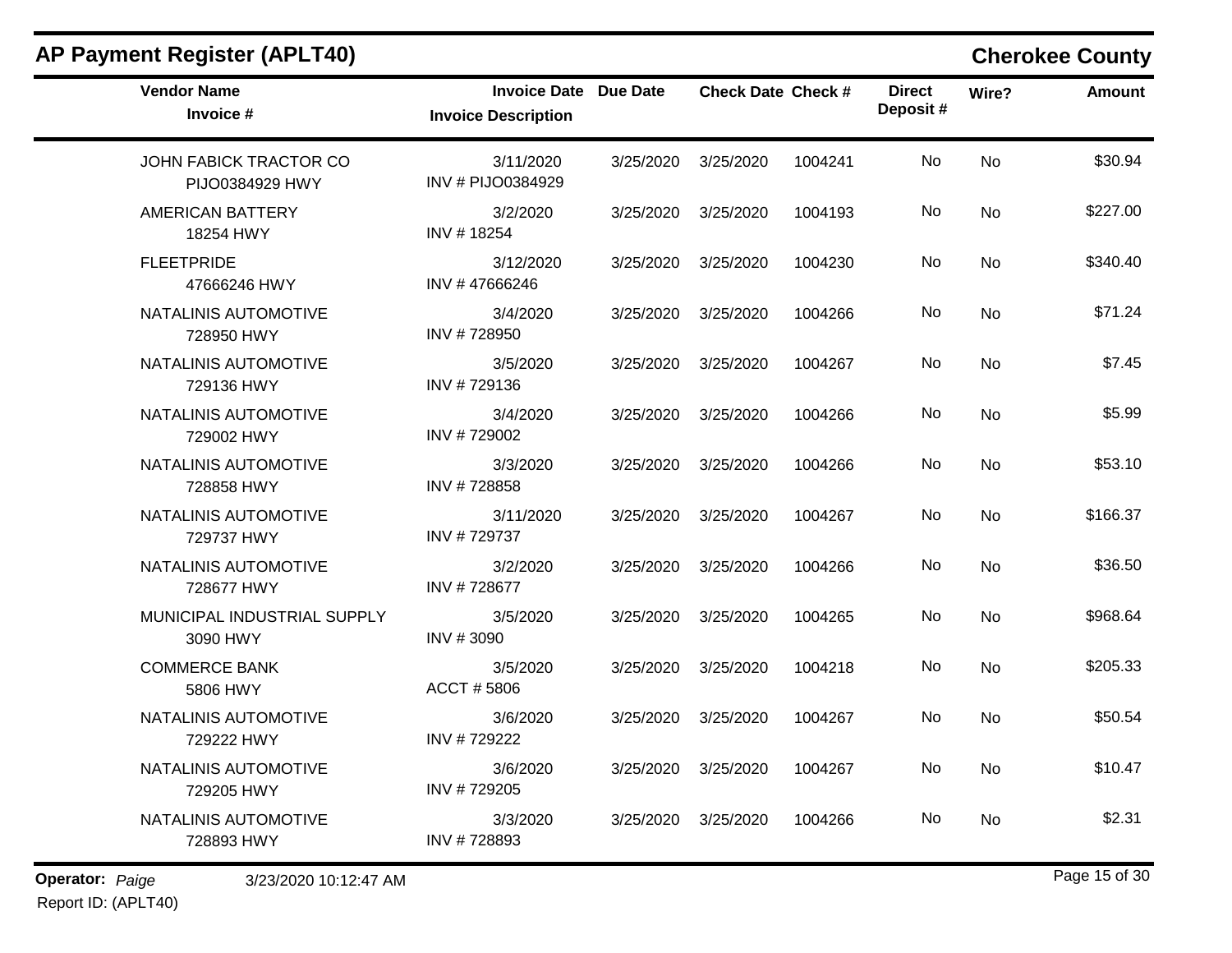|  |  |  | <b>AP Payment Register (APLT40)</b> |
|--|--|--|-------------------------------------|
|--|--|--|-------------------------------------|

### **Cherokee County**

| <b>Vendor Name</b><br>Invoice #                 | <b>Invoice Date Due Date</b><br><b>Invoice Description</b> |           | <b>Check Date Check #</b> |         | <b>Direct</b><br>Deposit# | Wire?     | <b>Amount</b> |
|-------------------------------------------------|------------------------------------------------------------|-----------|---------------------------|---------|---------------------------|-----------|---------------|
| JOHN FABICK TRACTOR CO<br>PIJO0384658 HWY       | 3/6/2020<br>INV # PIJO0384658                              | 3/25/2020 | 3/25/2020                 | 1004241 | No                        | <b>No</b> | \$150.00      |
| MIKE CARPINO FORD MERCURY INC<br>112963 HWY     | 3/11/2020<br>INV #112963                                   | 3/25/2020 | 3/25/2020                 | 1004264 | No                        | <b>No</b> | \$486.98      |
| <b>FLEETPRIDE</b><br>47117208 HWY               | 3/4/2020<br>INV #47117208                                  | 3/25/2020 | 3/25/2020                 | 1004230 | No                        | No        | \$265.20      |
| <b>FLEETPRIDE</b><br>47034328 HWY               | 3/3/2020<br>INV #47034328                                  | 3/25/2020 | 3/25/2020                 | 1004230 | No                        | No        | \$130.51      |
| <b>FLEETPRIDE</b><br>47433914 HWY               | 3/9/2020<br>INV #47433914                                  | 3/25/2020 | 3/25/2020                 | 1004230 | No                        | No        | \$159.76      |
| GENERAL MACHINERY OF PITTSBURG<br>INV2111 HWY   | 3/3/2020<br><b>INV2111</b>                                 | 3/25/2020 | 3/25/2020                 | 1004234 | No                        | No        | \$183.84      |
| JOHN FABICK TRACTOR CO<br><b>PIJO384848 HWY</b> | 3/10/2020<br>INV # PIJO0384848                             | 3/25/2020 | 3/25/2020                 | 1004241 | No                        | No        | \$734.54      |
| JOHN FABICK TRACTOR CO<br>PIJO0384705 HWY       | 3/7/2020<br>INV # PIJO0384705                              | 3/25/2020 | 3/25/2020                 | 1004241 | No                        | No        | \$103.65      |
| JOHN FABICK TRACTOR CO<br>PIJO0384389 HWY       | 3/3/2020<br>INV # PIJO0384389                              | 3/25/2020 | 3/25/2020                 | 1004241 | No                        | No        | \$508.54      |
| JOHN FABICK TRACTOR CO<br>PIJO0384390 HWY       | 3/3/2020<br>INV # PIJO0384390                              | 3/25/2020 | 3/25/2020                 | 1004241 | No                        | <b>No</b> | \$4.44        |
| JOHN FABICK TRACTOR CO<br>PIJO0384577 HWY       | 3/5/2020<br>INV # PIJO0384577                              | 3/25/2020 | 3/25/2020                 | 1004241 | No                        | <b>No</b> | \$673.14      |
| JOHN FABICK TRACTOR CO<br>PIJO0384392 HWY       | 3/3/2020<br>INV # PIJO0384392                              | 3/25/2020 | 3/25/2020                 | 1004241 | No                        | No        | \$153.68      |
| NATALINIS AUTOMOTIVE<br>729553 HWY              | 3/10/2020<br>INV #729553                                   | 3/25/2020 | 3/25/2020                 | 1004267 | No                        | No        | \$133.44      |
| <b>HERITAGE TRACTOR</b><br>10633562 HWY         | 3/6/2020<br>INV #10633562                                  | 3/25/2020 | 3/25/2020                 | 1004239 | No                        | No        | \$145.11      |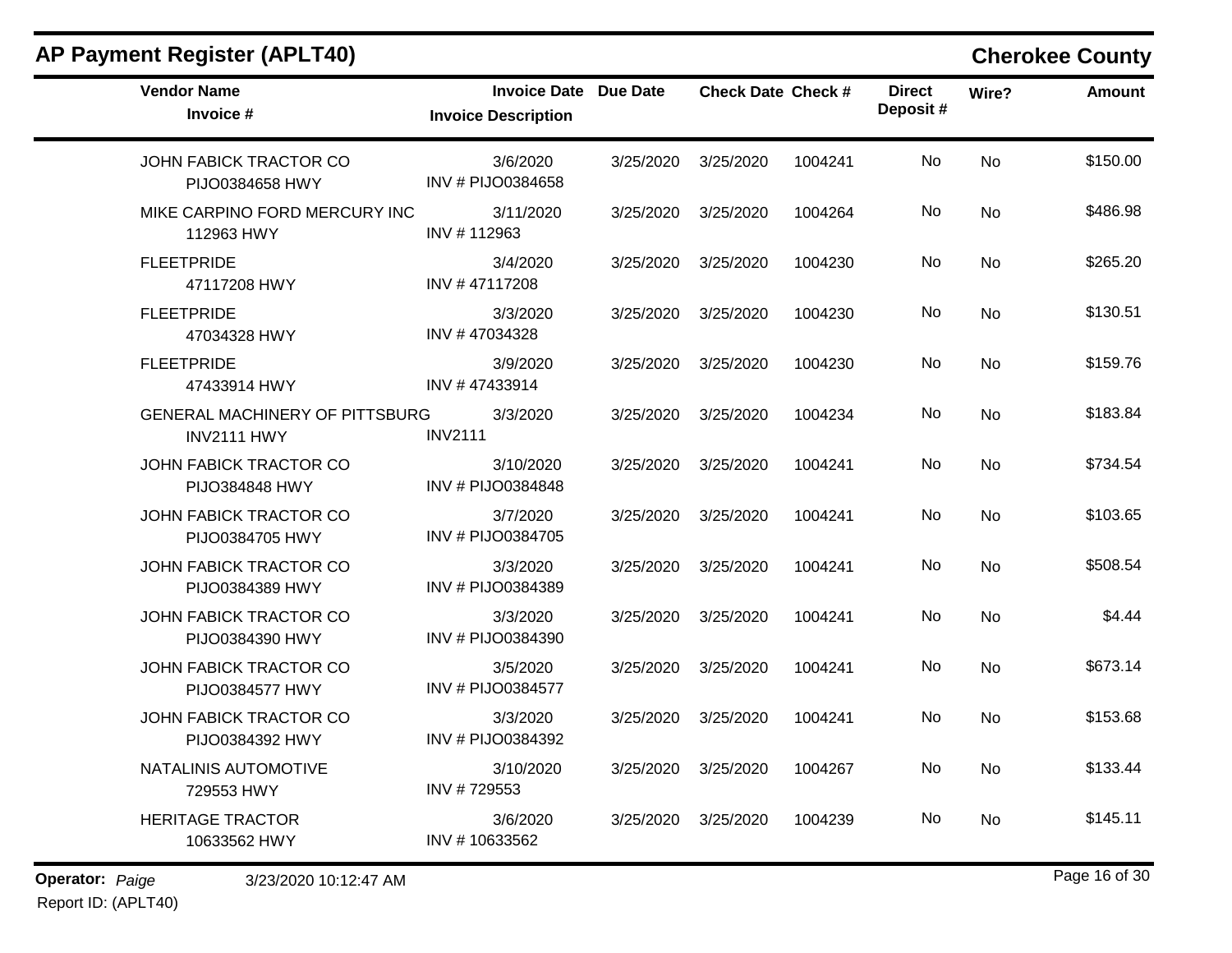| <b>Vendor Name</b><br>Invoice #                  | Invoice Date Due Date<br><b>Invoice Description</b> | <b>Check Date Check #</b> |         | <b>Direct</b><br>Deposit# | Wire?     | <b>Amount</b> |
|--------------------------------------------------|-----------------------------------------------------|---------------------------|---------|---------------------------|-----------|---------------|
| MIAMI INDUSTRIAL SUPPLY<br>182192 HWY            | 2/26/2020<br>INV #182192                            | 3/25/2020 3/25/2020       | 1004263 | No.                       | <b>No</b> | \$22.41       |
| <b>JOHN FABICK TRACTOR CO</b><br>PIJO0384391 HWY | 3/3/2020<br>INV # PIJO0384391                       | 3/25/2020 3/25/2020       | 1004241 | No                        | <b>No</b> | \$230.52      |
| MUNICIPAL INDUSTRIAL SUPPLY<br>3094 HWY          | 3/5/2020<br>INV #3094                               | 3/25/2020 3/25/2020       | 1004265 | No                        | <b>No</b> | \$773.28      |
| SHAMROCK BOLT AND SCREW CO INC<br>308345800 HWY  | 2/24/2020<br>INV #308345800                         | 3/25/2020 3/25/2020       | 1004289 | No                        | No        | \$9.51        |
| NATALINIS AUTOMOTIVE<br>730131 HWY               | 3/16/2020<br>INV #730131                            | 3/25/2020 3/25/2020       | 1004268 | No                        | <b>No</b> | \$134.25      |
| <b>HERITAGE TRACTOR</b><br>10637448 HWY          | 3/11/2020<br>INV #10637448                          | 3/25/2020 3/25/2020       | 1004239 | No.                       | No        | \$116.76      |
| <b>HERITAGE TRACTOR</b><br>10632582 HWY          | 3/5/2020<br>INV #10632582                           | 3/25/2020 3/25/2020       | 1004239 | No.                       | <b>No</b> | \$570.37      |
| NATALINIS AUTOMOTIVE<br>728880 HWY               | 3/3/2020<br>INV #728880                             | 3/25/2020 3/25/2020       | 1004266 | No.                       | No        | \$72.23       |
| NATALINIS AUTOMOTIVE<br>729807 HWY               | 3/12/2020<br>INV #729807                            | 3/25/2020 3/25/2020       | 1004267 | No                        | <b>No</b> | \$108.00      |
| NATALINIS AUTOMOTIVE<br>729899 HWY               | 3/13/2020<br>INV #729899                            | 3/25/2020 3/25/2020       | 1004268 | No.                       | No        | \$17.50       |
| NATALINIS AUTOMOTIVE<br>728714 HWY               | 3/2/2020<br>INV #728714                             | 3/25/2020 3/25/2020       | 1004266 | No                        | No        | \$19.68       |
| NATALINIS AUTOMOTIVE<br>729102 HWY               | 3/5/2020<br>INV #729102                             | 3/25/2020 3/25/2020       | 1004267 | No.                       | No        | \$229.99      |
| NATALINIS AUTOMOTIVE<br>730115 HWY               | 3/16/2020<br>INV #730115                            | 3/25/2020 3/25/2020       | 1004268 | No                        | No        | \$85.42       |
| NATALINIS AUTOMOTIVE<br>729084 HWY               | 3/5/2020<br>INV #729084                             | 3/25/2020 3/25/2020       | 1004267 | No.                       | No        | \$9.99        |
|                                                  |                                                     |                           |         |                           |           |               |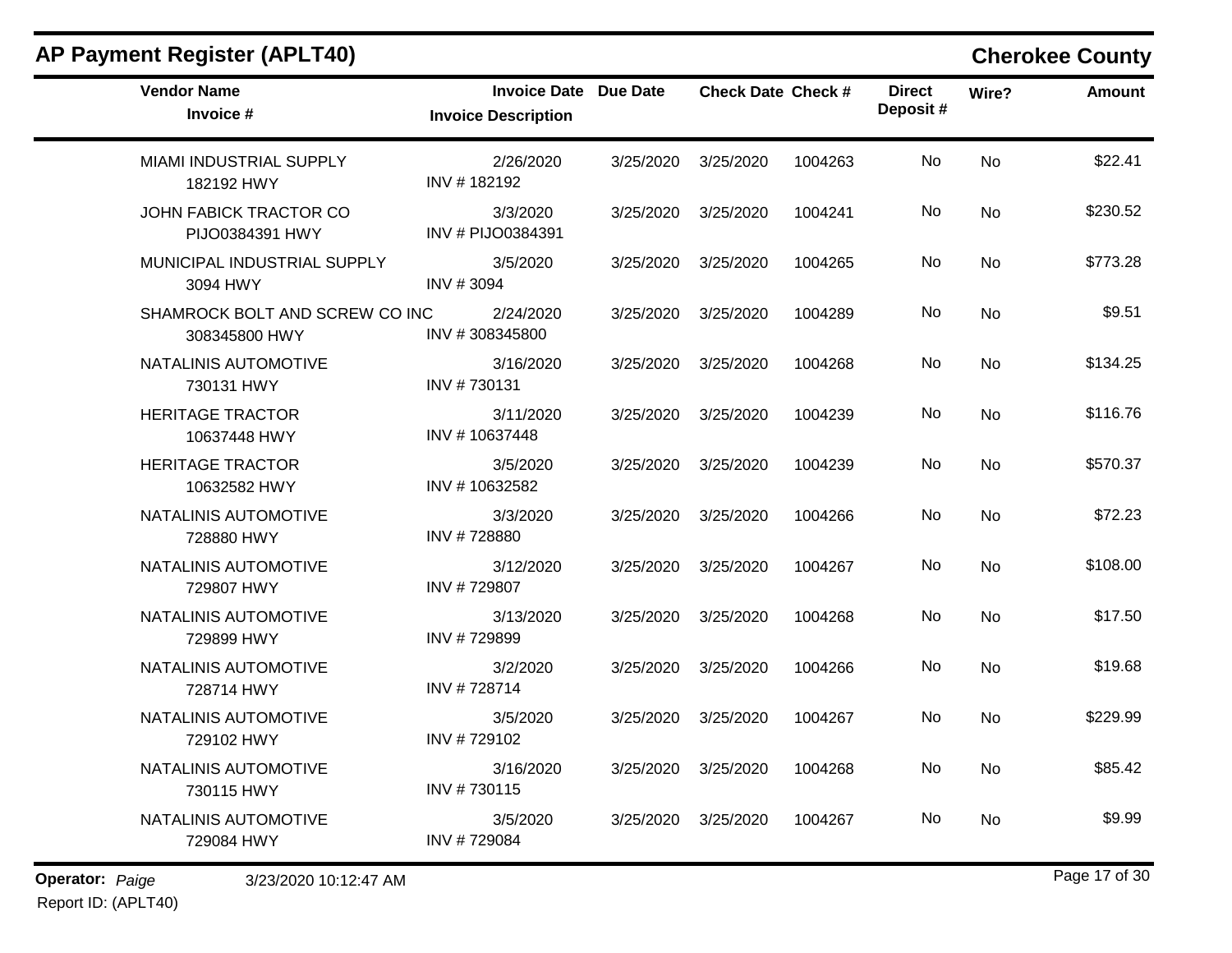| <b>Vendor Name</b><br>Invoice #                      | <b>Invoice Date Due Date</b><br><b>Invoice Description</b> |           | <b>Check Date Check #</b> |         | <b>Direct</b><br>Deposit# | Wire?     | <b>Amount</b> |
|------------------------------------------------------|------------------------------------------------------------|-----------|---------------------------|---------|---------------------------|-----------|---------------|
| NATALINIS AUTOMOTIVE<br>728749 HWY                   | 3/2/2020<br>INV #728749                                    | 3/25/2020 | 3/25/2020                 | 1004266 | No                        | <b>No</b> | \$11.49       |
| NATALINIS AUTOMOTIVE<br>729194 HWY                   | 3/6/2020<br>INV #729194                                    | 3/25/2020 | 3/25/2020                 | 1004267 | No                        | No        | \$52.42       |
| NATALINIS AUTOMOTIVE<br>728839 HWY                   | 3/3/2020<br>INV #728839                                    | 3/25/2020 | 3/25/2020                 | 1004266 | No                        | <b>No</b> | \$73.92       |
| NATALINIS AUTOMOTIVE<br>729667 HWY                   | 3/11/2020<br>INV #729667                                   | 3/25/2020 | 3/25/2020                 | 1004267 | No                        | <b>No</b> | \$34.53       |
| NATALINIS AUTOMOTIVE<br>728982 HWY                   | 3/4/2020<br>INV #728982                                    | 3/25/2020 | 3/25/2020                 | 1004266 | No                        | <b>No</b> | \$136.43      |
| NATALINIS AUTOMOTIVE<br>728995 HWY                   | 3/4/2020<br>INV #728995                                    | 3/25/2020 | 3/25/2020                 | 1004266 | No                        | <b>No</b> | \$110.86      |
| NATALINIS AUTOMOTIVE<br>729951 HWY                   | 3/13/2020<br>INV #729951                                   | 3/25/2020 | 3/25/2020                 | 1004268 | No                        | <b>No</b> | \$63.96       |
| NATALINIS AUTOMOTIVE<br>730090 HWY                   | 3/16/2020<br>INV #730090                                   | 3/25/2020 | 3/25/2020                 | 1004268 | No                        | <b>No</b> | \$4.99        |
| NATALINIS AUTOMOTIVE<br>730067 HWY                   | 3/16/2020<br>INV #730067                                   | 3/25/2020 | 3/25/2020                 | 1004268 | No                        | <b>No</b> | \$97.25       |
| NATALINIS AUTOMOTIVE<br>728868 HWY                   | 3/3/2020<br>INV #728868                                    | 3/25/2020 | 3/25/2020                 | 1004266 | No                        | <b>No</b> | \$60.79       |
| Account: 11000053089 - OTHER CONTRACTUAL             |                                                            |           |                           |         |                           |           |               |
| MERCY MAUDE NORTON HOSPITAL COLUM<br>94000037212 HWY | 3/1/2020<br>ACCT #94000037212                              | 3/25/2020 | 3/25/2020                 | 1004260 | No                        | No        | \$60.00       |
| OCCUPATIONAL HEALTH SERVICES<br>10148 HWY            | 3/2/2020<br>INV #10148                                     | 3/25/2020 | 3/25/2020                 | 1004273 | No                        | <b>No</b> | \$348.00      |
| <b>Subtotal for Department: 000:</b>                 |                                                            |           |                           |         |                           |           |               |
|                                                      |                                                            |           |                           |         |                           |           | \$18,054.90   |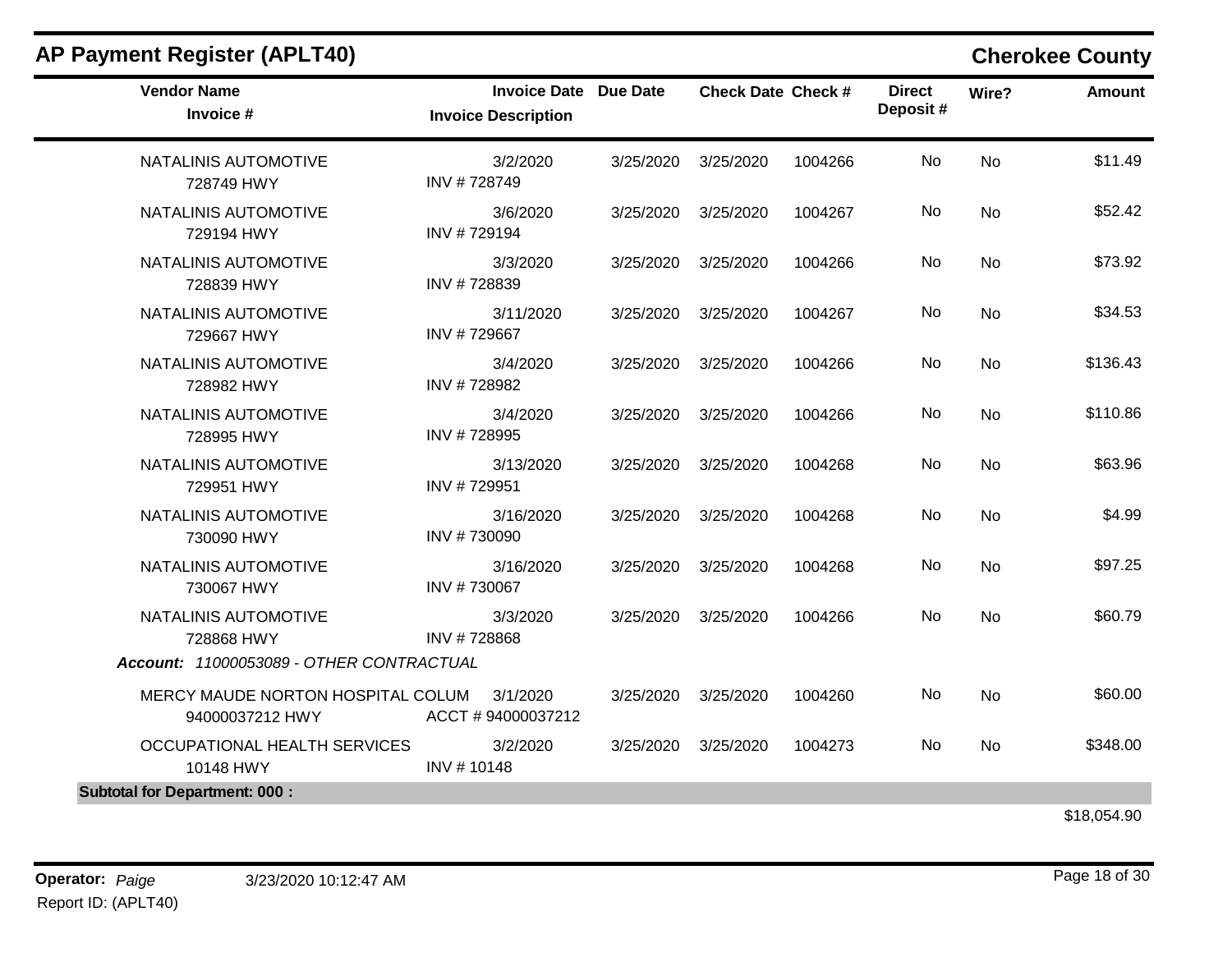|       |                                | <b>AP Payment Register (APLT40)</b>             |                                                            |           |                           |         |                           |           | <b>Cherokee County</b> |
|-------|--------------------------------|-------------------------------------------------|------------------------------------------------------------|-----------|---------------------------|---------|---------------------------|-----------|------------------------|
|       | <b>Vendor Name</b>             | Invoice #                                       | <b>Invoice Date Due Date</b><br><b>Invoice Description</b> |           | <b>Check Date Check #</b> |         | <b>Direct</b><br>Deposit# | Wire?     | <b>Amount</b>          |
|       | <b>Subtotal for Fund: 110:</b> |                                                 |                                                            |           |                           |         |                           |           |                        |
|       |                                |                                                 |                                                            |           |                           |         |                           |           | \$18,054.90            |
| Fund: | 130                            | <b>NOXIOUS WEED</b>                             |                                                            |           |                           |         |                           |           |                        |
| Dept: | 000                            | <b>NON-DEPARTMENTAL</b>                         |                                                            |           |                           |         |                           |           |                        |
|       |                                | Account: 13000053073 - TRANSPORTATION           |                                                            |           |                           |         |                           |           |                        |
|       |                                | <b>LOGAN S GRANT</b><br>0325                    | 3/11/2020<br>MILEAGE/2020 ANNUAL CONFERENCE                | 3/25/2020 | 3/25/2020                 | 1004254 | No.                       | <b>No</b> | \$205.32               |
|       |                                | <b>Subtotal for Department: 000:</b>            |                                                            |           |                           |         |                           |           | \$205.32               |
|       | <b>Subtotal for Fund: 130:</b> |                                                 |                                                            |           |                           |         |                           |           |                        |
|       |                                |                                                 |                                                            |           |                           |         |                           |           | \$205.32               |
| Fund: | 140                            | <b>HEALTH</b>                                   |                                                            |           |                           |         |                           |           |                        |
| Dept: | 000                            | <b>NON-DEPARTMENTAL</b>                         |                                                            |           |                           |         |                           |           |                        |
|       |                                | Account: 14000053021 - PRINTING/OFFICE SUPPLIES |                                                            |           |                           |         |                           |           |                        |
|       |                                | <b>CHASE CARD SERVICES</b><br>0325              | 3/16/2020<br>ACCT 4246 3119 7000 5747                      | 3/25/2020 | 3/25/2020                 | 1004203 | No                        | <b>No</b> | \$6.90                 |
|       |                                | <b>CHASE CARD SERVICES</b><br>0325              | 3/16/2020<br>ACCT 4246 3119 7000 5747                      | 3/25/2020 | 3/25/2020                 | 1004203 | No                        | <b>No</b> | \$17.00                |
|       |                                | <b>CHASE CARD SERVICES</b><br>0325              | 3/16/2020<br>ACCT 4246 3119 7000 5747                      | 3/25/2020 | 3/25/2020                 | 1004203 | <b>No</b>                 | <b>No</b> | \$34.00                |
|       | <b>MCCARTY'S</b>               | P75532-00                                       | 3/16/2020<br><b>INV P7553200</b>                           | 3/25/2020 | 3/25/2020                 | 1004258 | No.                       | No.       | \$36.99                |
|       |                                | TRUE VALUE COLUMBUS<br>A399001                  | 3/16/2020<br><b>TRANS A399001</b>                          | 3/25/2020 | 3/25/2020                 | 1004300 | No                        | No        | \$4.69                 |
|       |                                | TRUE VALUE COLUMBUS<br>A399000                  | 3/16/2020<br><b>TRANS A399000</b>                          | 3/25/2020 | 3/25/2020                 | 1004300 | No                        | No        | \$8.49                 |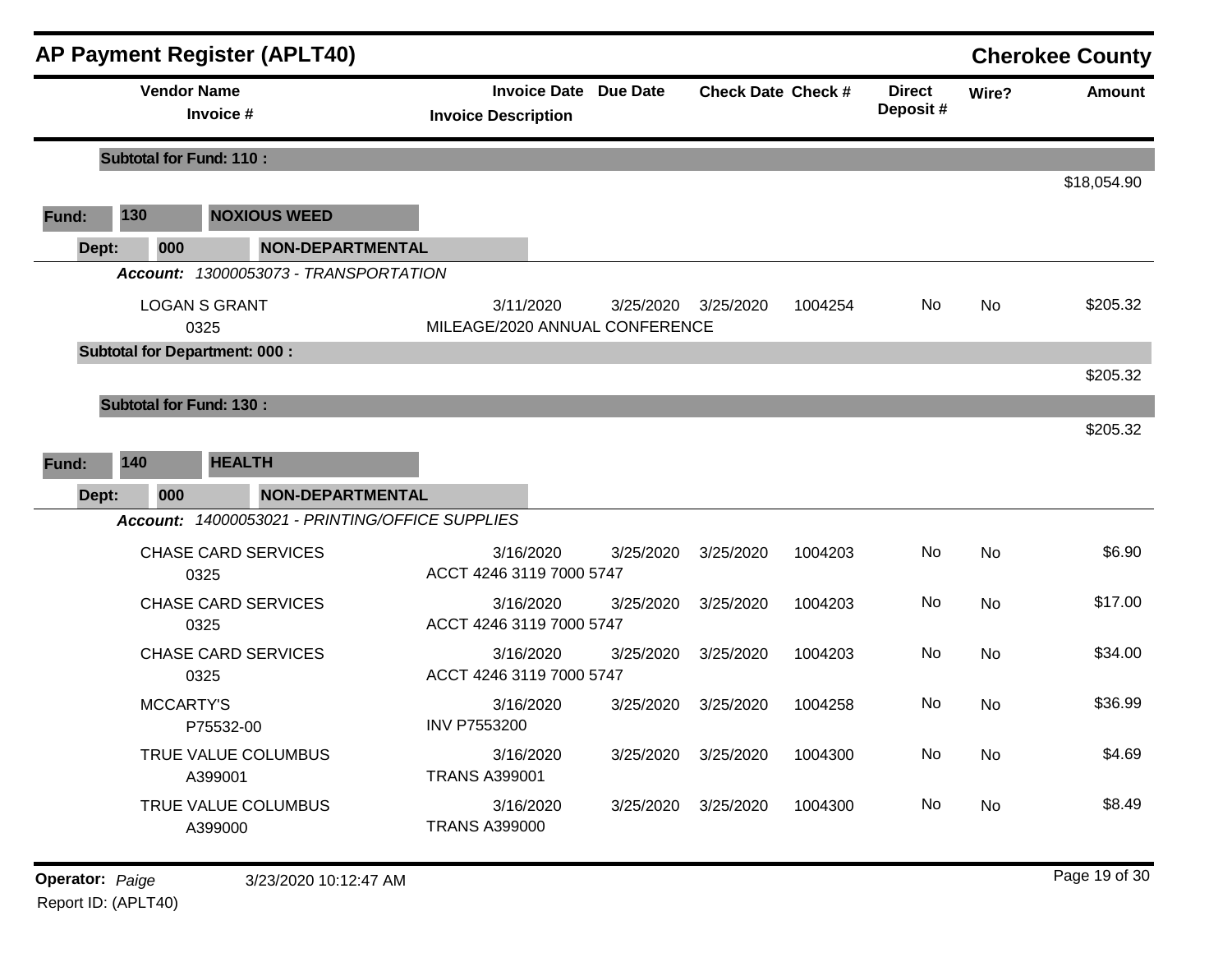| <b>AP Payment Register (APLT40)</b>                                                              |                                                            |           |                           |         |                           |           | <b>Cherokee County</b> |
|--------------------------------------------------------------------------------------------------|------------------------------------------------------------|-----------|---------------------------|---------|---------------------------|-----------|------------------------|
| <b>Vendor Name</b><br>Invoice #                                                                  | <b>Invoice Date Due Date</b><br><b>Invoice Description</b> |           | <b>Check Date Check #</b> |         | <b>Direct</b><br>Deposit# | Wire?     | <b>Amount</b>          |
| <b>CHASE CARD SERVICES</b><br>0325<br>Account: 14000053072 - GAS, ELECTRIC, WATER/PHONE          | 3/16/2020<br>ACCT 4246 3119 7000 5747                      | 3/25/2020 | 3/25/2020                 | 1004203 | No.                       | <b>No</b> | \$29.65                |
| <b>VERIZON WIRELESS</b><br>9850372063<br>Account: 14000053075 - DUES/SUBSCRIPTIONS               | 3/16/2020<br>INV 9850372063                                |           | 3/25/2020 3/25/2020       | 1004302 | No                        | <b>No</b> | \$71.87                |
| <b>CLIA LABORATORY PROGRAM</b><br>0325                                                           | 3/16/2020<br><b>CERTIFICATE FEE</b>                        | 3/25/2020 | 3/25/2020                 | 1004215 | No                        | <b>No</b> | \$180.00               |
| KANSAS ASSOC OF LOCAL HEALTH DEPTS<br>1379<br>Account: 14000053076 - PROFESSIONAL SERVICES       | 3/16/2020<br><b>INV 1379</b>                               |           | 3/25/2020 3/25/2020       | 1004243 | No.                       | <b>No</b> | \$710.15               |
| <b>CDL ELECTRIC</b><br>W23301                                                                    | 3/16/2020<br><b>INV W23301</b>                             |           | 3/25/2020 3/25/2020       | 1004199 | No.                       | <b>No</b> | \$140.00               |
| CRAW-KAN TELEPHONE COOPERATIVE INC 3/16/2020<br>0325HE<br>Account: 14000053087 - BUILDING RENTAL | ACCT 129703                                                | 3/25/2020 | 3/25/2020                 | 1004221 | No.                       | No        | \$21.25                |
| <b>CITY OF GALENA</b><br>0325                                                                    | 3/16/2020<br><b>BUILDING RENTAL</b>                        |           | 3/25/2020 3/25/2020       | 1004212 | No                        | <b>No</b> | \$10.00                |
| <b>CITY OF BAXTER SPRINGS</b><br>0325                                                            | 3/16/2020<br><b>BUILDING RENTAL</b>                        |           | 3/25/2020 3/25/2020       | 1004210 | No                        | <b>No</b> | \$20.00                |
| Account: 14000053089 - OTHER CONTRACTUAL                                                         |                                                            |           |                           |         |                           |           |                        |
| <b>CHASE CARD SERVICES</b><br>0325                                                               | 3/16/2020<br>ACCT 4246 3119 7000 5747                      | 3/25/2020 | 3/25/2020                 | 1004203 | No                        | No        | \$39.00                |
| Account: 14000053182 - CONTRACTS                                                                 |                                                            |           |                           |         |                           |           |                        |
| MANZER FAMILY MEDICINE<br>0325                                                                   | 3/16/2020<br>CONTRACTED SERVICES                           | 3/25/2020 | 3/25/2020                 | 1004256 | No.                       | No        | \$100.00               |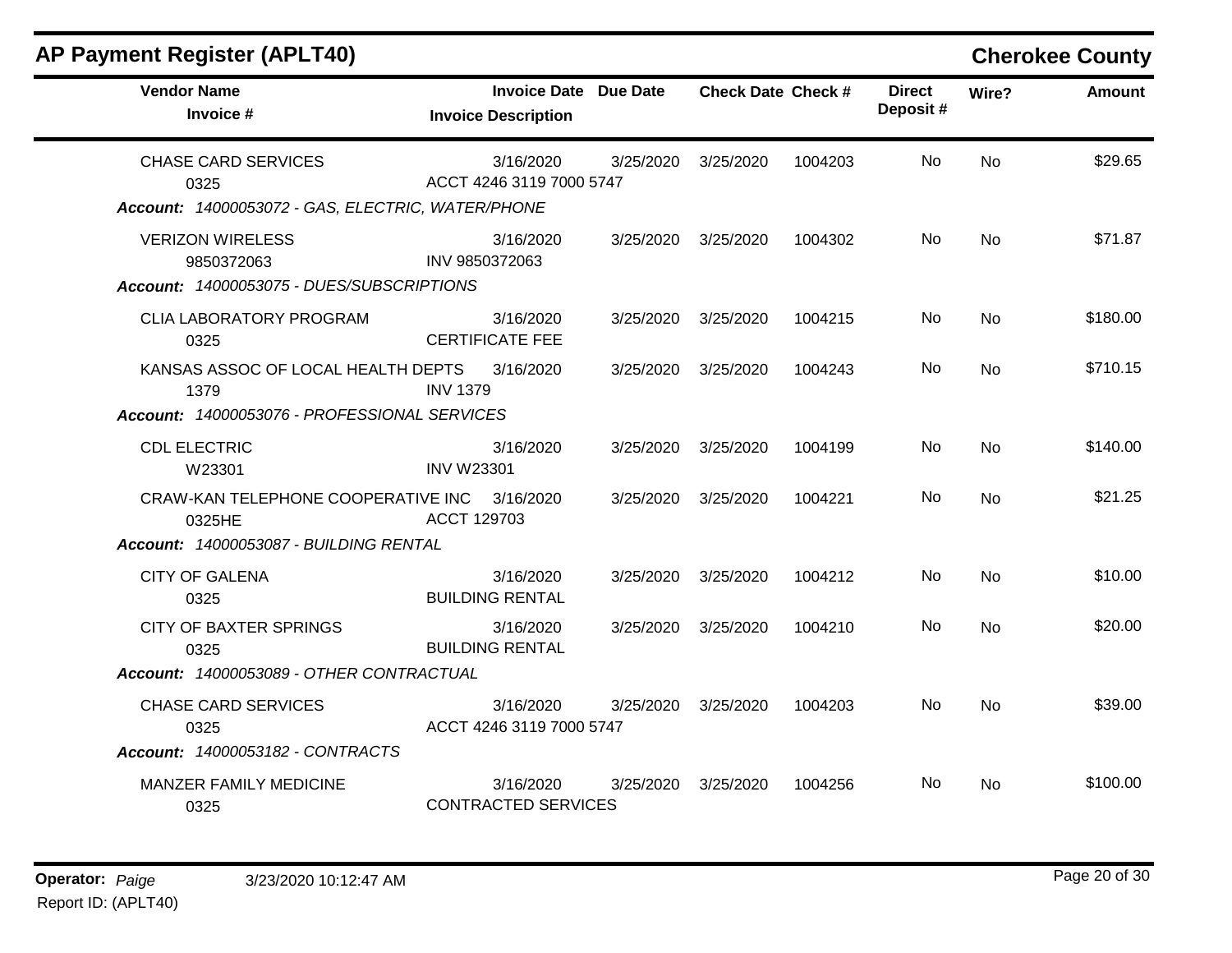|       |                                      |             | <b>AP Payment Register (APLT40)</b>             |                            |                              |                           |         |                           |         | <b>Cherokee County</b> |
|-------|--------------------------------------|-------------|-------------------------------------------------|----------------------------|------------------------------|---------------------------|---------|---------------------------|---------|------------------------|
|       |                                      |             | <b>Vendor Name</b><br>Invoice #                 | <b>Invoice Description</b> | <b>Invoice Date Due Date</b> | <b>Check Date Check #</b> |         | <b>Direct</b><br>Deposit# | Wire?   | <b>Amount</b>          |
|       |                                      |             | <b>Subtotal for Department: 000:</b>            |                            |                              |                           |         |                           |         |                        |
|       |                                      |             |                                                 |                            |                              |                           |         |                           |         | \$1,429.99             |
|       |                                      |             | <b>Subtotal for Fund: 140:</b>                  |                            |                              |                           |         |                           |         |                        |
| Fund: | 160                                  |             | <b>DIRECT ELECTION</b>                          |                            |                              |                           |         |                           |         | \$1,429.99             |
| Dept: |                                      | 000         | <b>NON-DEPARTMENTAL</b>                         |                            |                              |                           |         |                           |         |                        |
|       |                                      |             | Account: 16000053021 - PRINTING/OFFICE SUPPLIES |                            |                              |                           |         |                           |         |                        |
|       | <b>COMMERCE BANK</b><br>0325 EL      |             | 3/16/2020<br>ACCT 0000-0368-7258                | 3/25/2020                  | 3/25/2020                    | 1004218                   | No      | No                        | \$34.87 |                        |
|       | <b>Subtotal for Department: 000:</b> |             |                                                 |                            |                              |                           |         |                           |         |                        |
|       |                                      |             |                                                 |                            |                              |                           |         |                           |         | \$34.87                |
|       |                                      |             | <b>Subtotal for Fund: 160:</b>                  |                            |                              |                           |         |                           |         |                        |
|       |                                      |             |                                                 |                            |                              |                           |         |                           |         | \$34.87                |
| Fund: | 190                                  |             | <b>SPECIAL BRIDGE BUILDIN</b>                   |                            |                              |                           |         |                           |         |                        |
| Dept: |                                      | 000         | <b>NON-DEPARTMENTAL</b>                         |                            |                              |                           |         |                           |         |                        |
|       | <b>Account:</b>                      |             | 19000053089 - OTHER CONTRACTUAL                 |                            |                              |                           |         |                           |         |                        |
|       |                                      | <b>KDHE</b> | 11 C-4882-01 BRIDGE                             | 3/5/2020<br>11 C-4882-01   | 3/25/2020                    | 3/25/2020                 | 1004248 | No                        | No      | \$1,200.00             |
|       |                                      |             | <b>Subtotal for Department: 000:</b>            |                            |                              |                           |         |                           |         |                        |
|       |                                      |             |                                                 |                            |                              |                           |         |                           |         | \$1,200.00             |
|       |                                      |             | <b>Subtotal for Fund: 190:</b>                  |                            |                              |                           |         |                           |         |                        |
|       |                                      |             |                                                 |                            |                              |                           |         |                           |         | \$1,200.00             |
| Fund: | 224                                  |             | <b>CHEROKEE COUNTY 911</b>                      |                            |                              |                           |         |                           |         |                        |
| Dept: |                                      | 000         | <b>NON-DEPARTMENTAL</b>                         |                            |                              |                           |         |                           |         |                        |
|       |                                      |             | Account: 22400053300 - MISC PAID OUT            |                            |                              |                           |         |                           |         |                        |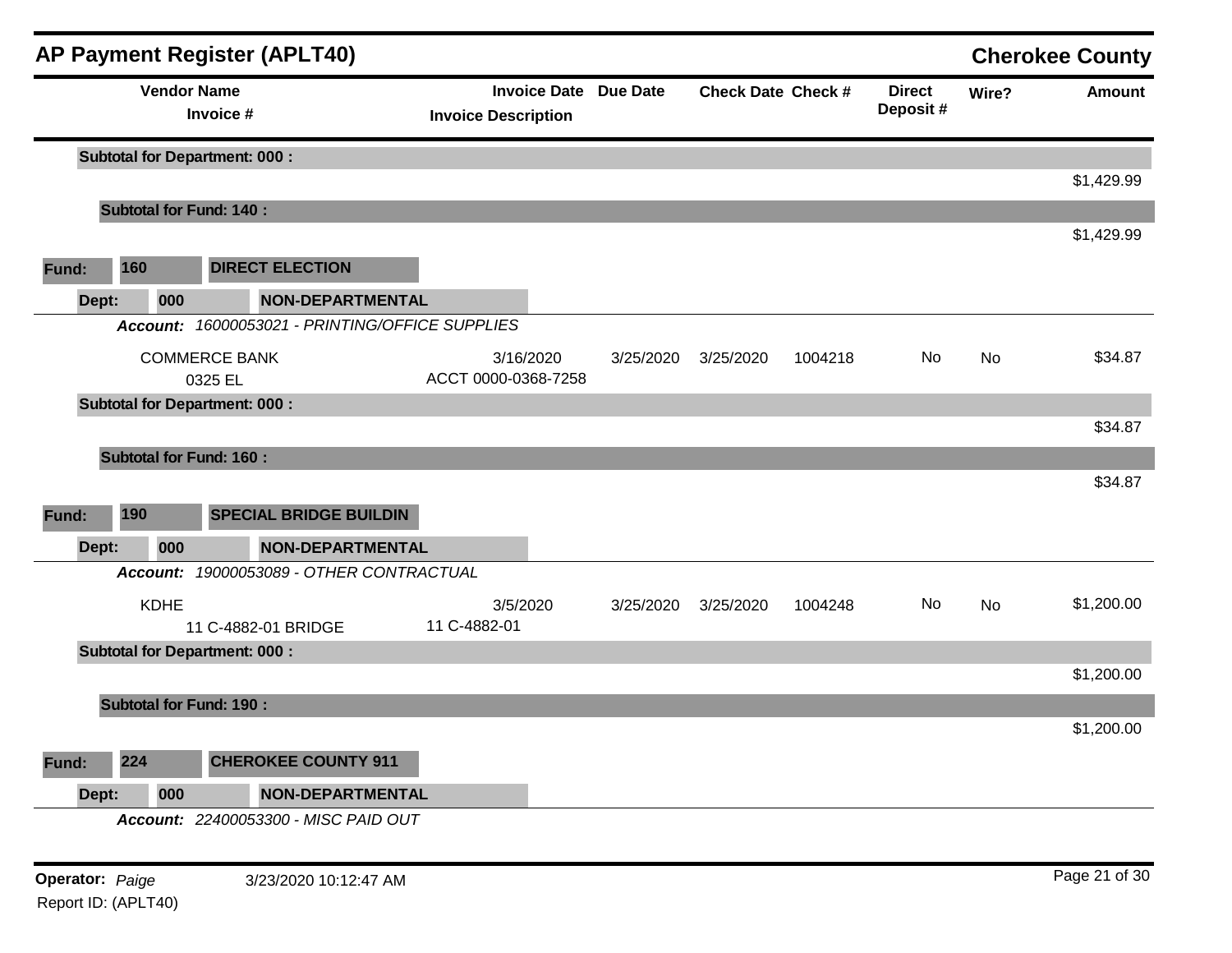|                                               | <b>Vendor Name</b><br>Invoice #      |                                           | <b>Invoice Description</b>           | <b>Invoice Date Due Date</b> | <b>Check Date Check #</b> |         | <b>Direct</b><br>Deposit# | Wire?     | <b>Amount</b> |
|-----------------------------------------------|--------------------------------------|-------------------------------------------|--------------------------------------|------------------------------|---------------------------|---------|---------------------------|-----------|---------------|
|                                               |                                      | NEWEGG BUSINESS, INC<br>1302689653        | 3/16/2020<br>INV 1302689653          | 3/25/2020                    | 3/25/2020                 | 1004271 | No                        | No        | \$669.18      |
|                                               | 200018119                            | NENA: 911 ASSOCIATION                     | 3/6/2020<br>INV 200018119            | 3/25/2020                    | 3/25/2020                 | 1004270 | No                        | No        | \$2,400.00    |
|                                               |                                      | NEWEGG BUSINESS, INC<br>1302689813        | 3/16/2020<br>INV 1302689813          | 3/25/2020                    | 3/25/2020                 | 1004271 | No                        | No        | \$79.99       |
|                                               | OPTIV SECURITY INC<br>100134497      |                                           | 3/16/2020<br>INV 100134497           | 3/25/2020                    | 3/25/2020                 | 1004277 | No                        | No        | \$50.84       |
|                                               | 0325                                 | CRAW-KAN TELEPHONE COOPERATIVE INC        | 3/6/2020<br>INV 1818SZ10901.045      | 3/25/2020                    | 3/25/2020                 | 1004221 | No                        | No        | \$98.00       |
|                                               | <b>EQUATURE</b><br>20681             |                                           | 3/16/2020<br><b>INV 20681</b>        | 3/25/2020                    | 3/25/2020                 | 1004226 | No                        | No        | \$5,725.00    |
|                                               | <b>CENTURYLINK</b><br>0325           |                                           | 3/6/2020<br>ACCT 313409961           | 3/25/2020                    | 3/25/2020                 | 1004201 | No                        | No        | \$476.00      |
|                                               | AT&T<br>0325 224                     |                                           | 3/16/2020<br>ACCT 31614001004978     | 3/25/2020                    | 3/25/2020                 | 1004195 | No                        | No        | \$314.60      |
|                                               | <b>TAYLOR HAYNES</b><br>0325         |                                           | 3/16/2020<br>REIMBURSEMENTS/TRAINING | 3/25/2020                    | 3/25/2020                 | 1004295 | No                        | <b>No</b> | \$72.70       |
|                                               | <b>Subtotal for Department: 000:</b> |                                           |                                      |                              |                           |         |                           |           |               |
|                                               |                                      |                                           |                                      |                              |                           |         |                           |           | \$9,886.31    |
|                                               | <b>Subtotal for Fund: 224:</b>       |                                           |                                      |                              |                           |         |                           |           |               |
|                                               |                                      |                                           |                                      |                              |                           |         |                           |           | \$9,886.31    |
| Fund:                                         | 230                                  | <b>APPRAISER COSTS</b>                    |                                      |                              |                           |         |                           |           |               |
| Dept:                                         | 000                                  | NON-DEPARTMENTAL                          |                                      |                              |                           |         |                           |           |               |
|                                               |                                      | Account: 23000053075 - DUES/SUBSCRIPTIONS |                                      |                              |                           |         |                           |           |               |
|                                               | <b>SUMNERONE</b><br>2467184          |                                           | 3/6/2020<br>INV 2467184              | 3/25/2020                    | 3/25/2020                 | 1004294 | No                        | No        | \$259.84      |
| <b>Operator: Paige</b><br>Report ID: (APLT40) |                                      | 3/23/2020 10:12:47 AM                     |                                      |                              |                           |         |                           |           | Page 22 of 30 |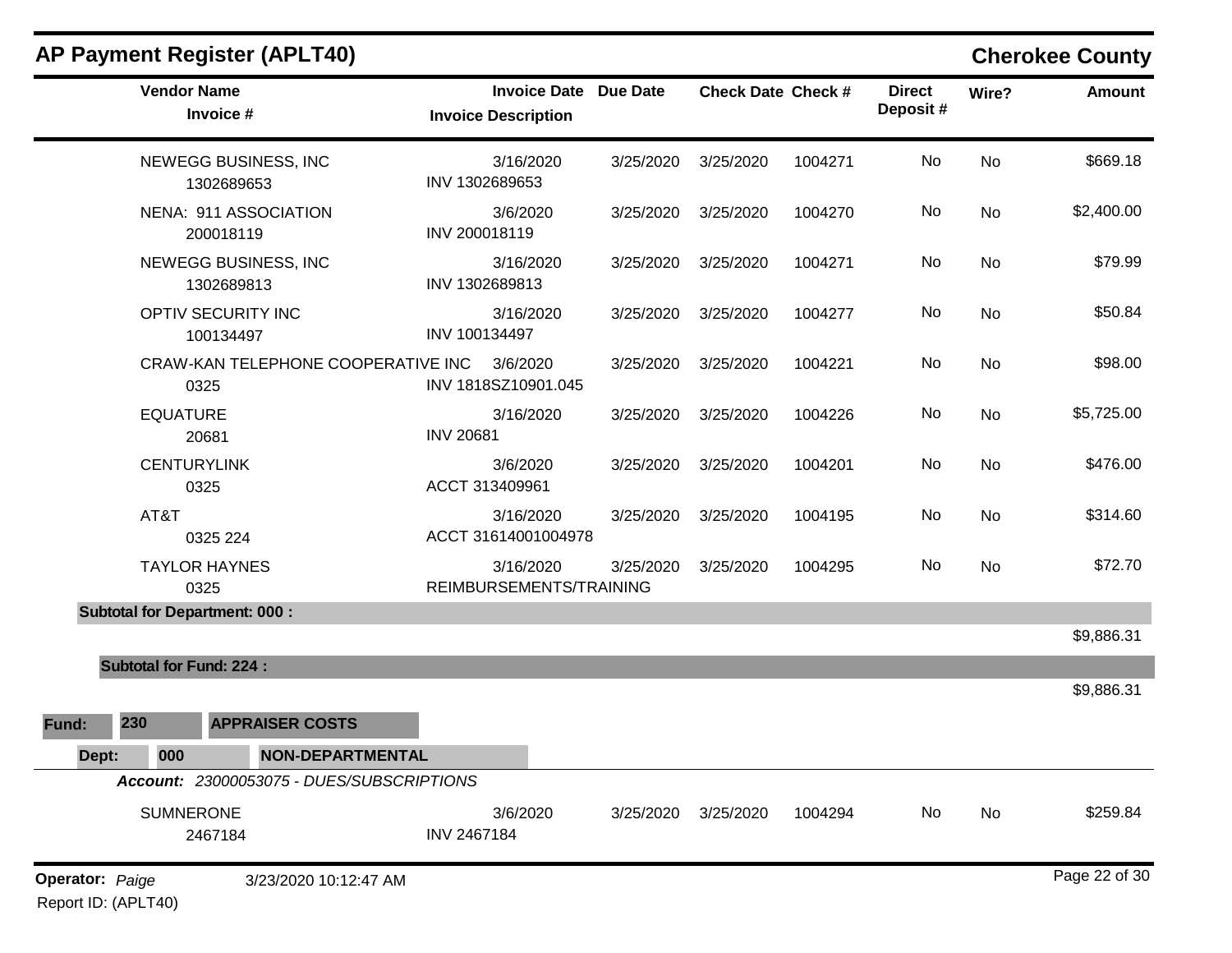|                        | <b>AP Payment Register (APLT40)</b><br><b>Cherokee County</b> |                                                                                                   |  |                                                            |           |                           |         |                           |           |               |
|------------------------|---------------------------------------------------------------|---------------------------------------------------------------------------------------------------|--|------------------------------------------------------------|-----------|---------------------------|---------|---------------------------|-----------|---------------|
|                        | <b>Vendor Name</b><br>Invoice #                               |                                                                                                   |  | <b>Invoice Date Due Date</b><br><b>Invoice Description</b> |           | <b>Check Date Check #</b> |         | <b>Direct</b><br>Deposit# | Wire?     | <b>Amount</b> |
|                        |                                                               | <b>Subtotal for Department: 000:</b>                                                              |  |                                                            |           |                           |         |                           |           | \$259.84      |
|                        | <b>Subtotal for Fund: 230:</b>                                |                                                                                                   |  |                                                            |           |                           |         |                           |           |               |
| Fund:                  | 260                                                           | <b>EMPLOYEE BENEFITS</b>                                                                          |  |                                                            |           |                           |         |                           |           | \$259.84      |
| Dept:                  | 000                                                           | NON-DEPARTMENTAL                                                                                  |  |                                                            |           |                           |         |                           |           |               |
|                        |                                                               | Account: 26000021200 - FICA/MC LIABILITY                                                          |  |                                                            |           |                           |         |                           |           |               |
|                        |                                                               | CHEROKEE COUNTY FEDERAL/FICA TAX A<br>PR-32520209394                                              |  | 3/25/2020<br>Automatic Invoice From Payroll                | 3/25/2020 | 3/25/2020                 | 1004204 | No                        | <b>No</b> | \$10,686.80   |
|                        |                                                               | CHEROKEE COUNTY FEDERAL/FICA TAX A<br>PR-32520209394<br>Account: 26000021300 - KPERS LIABILITY    |  | 3/25/2020<br>Automatic Invoice From Payroll                | 3/25/2020 | 3/25/2020                 | 1004204 | No.                       | <b>No</b> | \$2,499.34    |
|                        |                                                               | CHEROKEE COUNTY KPERS ACCOUNT<br>PR-32520209397                                                   |  | 3/25/2020<br>Automatic Invoice From Payroll                | 3/25/2020 | 3/25/2020                 | 1004206 | No                        | <b>No</b> | \$11,810.94   |
|                        |                                                               | CHEROKEE COUNTY KPERS ACCOUNT<br>PR-32520209397                                                   |  | 3/25/2020<br>Automatic Invoice From Payroll                | 3/25/2020 | 3/25/2020                 | 1004206 | No                        | <b>No</b> | \$536.06      |
|                        |                                                               | CHEROKEE COUNTY KPERS ACCOUNT<br>PR-32520209397<br>Account: 26000021400 - KP&F LIABILITY          |  | 3/25/2020<br>Automatic Invoice From Payroll                | 3/25/2020 | 3/25/2020                 | 1004206 | No                        | <b>No</b> | \$1,371.80    |
|                        |                                                               | CHEROKEE COUNTY KP&F ACCOUNT<br>PR-32520209396<br>Account: 26000021800 - DEFERRED COMP LIABILITY  |  | 3/25/2020<br>Automatic Invoice From Payroll                | 3/25/2020 | 3/25/2020                 | 1004205 | No.                       | <b>No</b> | \$7,016.04    |
|                        |                                                               | <b>GREAT WEST RETIREMENT SERVICES</b><br>PR-32520209395<br>Account: 26000053215 - MERITAIN HEALTH |  | 3/25/2020<br>Automatic Invoice From Payroll                | 3/25/2020 | 3/25/2020                 | 1004235 | No                        | No        | \$1,066.00    |
|                        |                                                               | <b>MERITAIN HEALTH</b><br>0325                                                                    |  | 3/10/2020<br>GROUP 02438, CHEROKEE CO, KS APRIL 2020       | 3/25/2020 | 3/25/2020                 | 1004261 | No                        | No        | \$54,588.84   |
| <b>Operator: Paige</b> |                                                               | 3/23/2020 10:12:47 AM                                                                             |  |                                                            |           |                           |         |                           |           | Page 23 of 30 |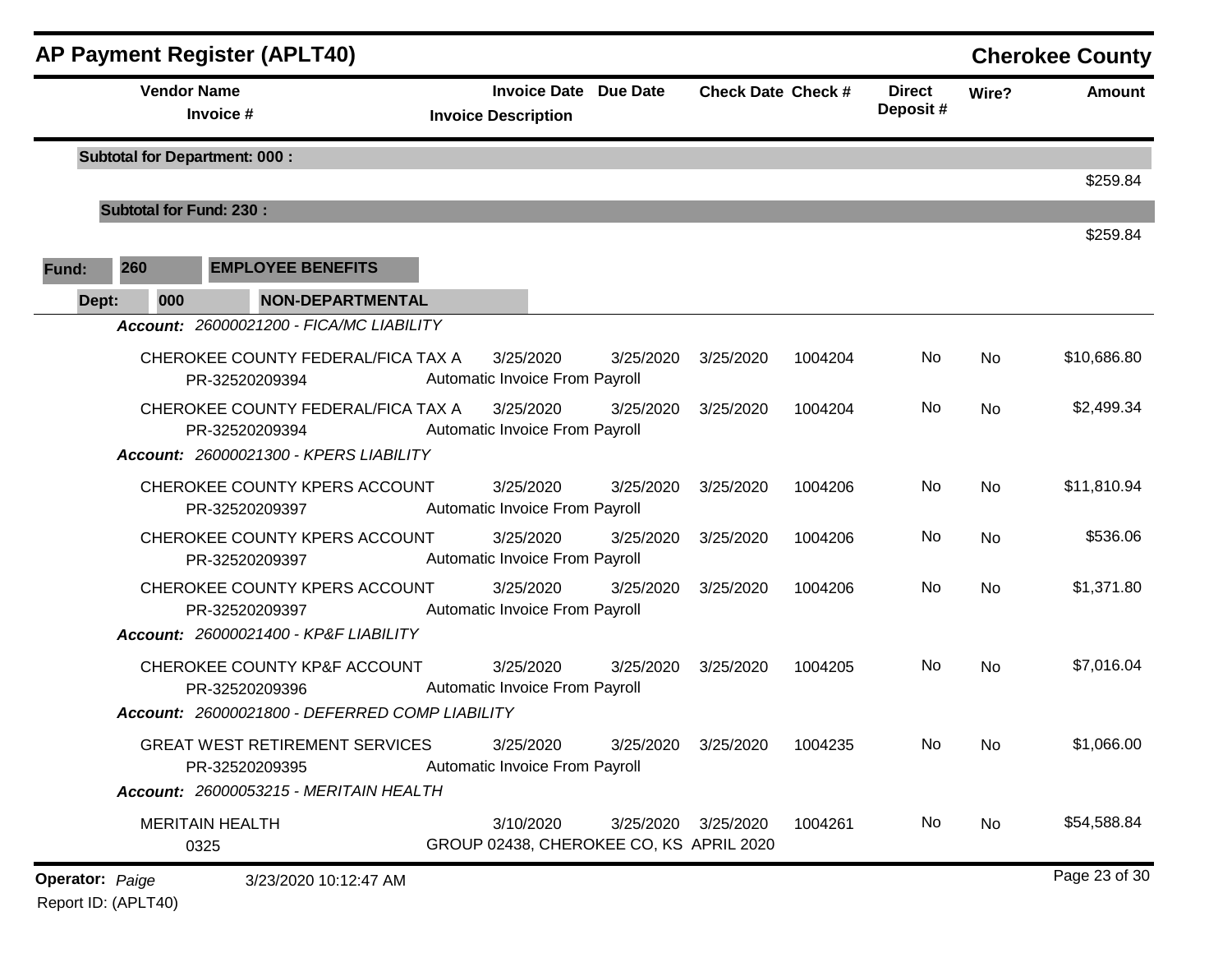|       |                                | <b>AP Payment Register (APLT40)</b>                                                                |                                                            |           |                           |         |                                                                                       |       | <b>Cherokee County</b> |
|-------|--------------------------------|----------------------------------------------------------------------------------------------------|------------------------------------------------------------|-----------|---------------------------|---------|---------------------------------------------------------------------------------------|-------|------------------------|
|       | <b>Vendor Name</b>             | Invoice #                                                                                          | <b>Invoice Date Due Date</b><br><b>Invoice Description</b> |           | <b>Check Date Check #</b> |         | <b>Direct</b><br>Deposit#                                                             | Wire? | <b>Amount</b>          |
|       |                                | <b>Subtotal for Department: 000:</b>                                                               |                                                            |           |                           |         | No<br>No<br>No.<br><b>No</b><br>No<br><b>No</b><br>No<br><b>No</b><br>No<br><b>No</b> |       | \$89,575.82            |
|       | <b>Subtotal for Fund: 260:</b> |                                                                                                    |                                                            |           |                           |         |                                                                                       |       |                        |
| Fund: | 265                            | PAYROLL WITHOLDING FU                                                                              |                                                            |           |                           |         |                                                                                       |       | \$89,575.82            |
|       | 000                            | NON-DEPARTMENTAL                                                                                   |                                                            |           |                           |         |                                                                                       |       |                        |
|       | Dept:                          | Account: 26500021000 - FEDERAL W/H LIABILITY                                                       |                                                            |           |                           |         |                                                                                       |       |                        |
|       |                                | CHEROKEE COUNTY FEDERAL/FICA TAX A<br>PR-32520209394<br>Account: 26500021100 - STATE W/H LIABILITY | 3/25/2020<br>Automatic Invoice From Payroll                | 3/25/2020 | 3/25/2020                 | 1004204 |                                                                                       |       | \$12,286.78            |
|       |                                | CHEROKEE COUNTY STATE TAX ACCT<br>PR-325202093912<br>Account: 26500021200 - FICA/MC LIABILITY      | 3/25/2020<br>Automatic Invoice From Payroll                | 3/25/2020 | 3/25/2020                 | 1004207 |                                                                                       |       | \$5,403.56             |
|       |                                | CHEROKEE COUNTY FEDERAL/FICA TAX A<br>PR-32520209394                                               | 3/25/2020<br>Automatic Invoice From Payroll                | 3/25/2020 | 3/25/2020                 | 1004204 |                                                                                       |       | \$10,686.80            |
|       |                                | CHEROKEE COUNTY FEDERAL/FICA TAX A<br>PR-32520209394<br>Account: 26500021300 - KPERS LIABILITY     | 3/25/2020<br>Automatic Invoice From Payroll                | 3/25/2020 | 3/25/2020                 | 1004204 |                                                                                       |       | \$2,499.34             |
|       |                                | CHEROKEE COUNTY KPERS ACCOUNT<br>PR-32520209397                                                    | 3/25/2020<br>Automatic Invoice From Payroll                | 3/25/2020 | 3/25/2020                 | 1004206 |                                                                                       |       | \$3,103.22             |
|       |                                | CHEROKEE COUNTY KPERS ACCOUNT<br>PR-32520209397                                                    | 3/25/2020<br>Automatic Invoice From Payroll                | 3/25/2020 | 3/25/2020                 | 1004206 | No                                                                                    | No    | \$1,507.36             |
|       |                                | CHEROKEE COUNTY KPERS ACCOUNT<br>PR-32520209397                                                    | 3/25/2020<br>Automatic Invoice From Payroll                | 3/25/2020 | 3/25/2020                 | 1004206 | No                                                                                    | No    | \$3,620.04             |
|       |                                | Account: 26500021400 - KP&F LIABILITY                                                              |                                                            |           |                           |         |                                                                                       |       |                        |
|       |                                | <b>CHEROKEE COUNTY KP&amp;F ACCOUNT</b><br>PR-32520209396                                          | 3/25/2020<br>Automatic Invoice From Payroll                | 3/25/2020 | 3/25/2020                 | 1004205 | No                                                                                    | No    | \$2,287.48             |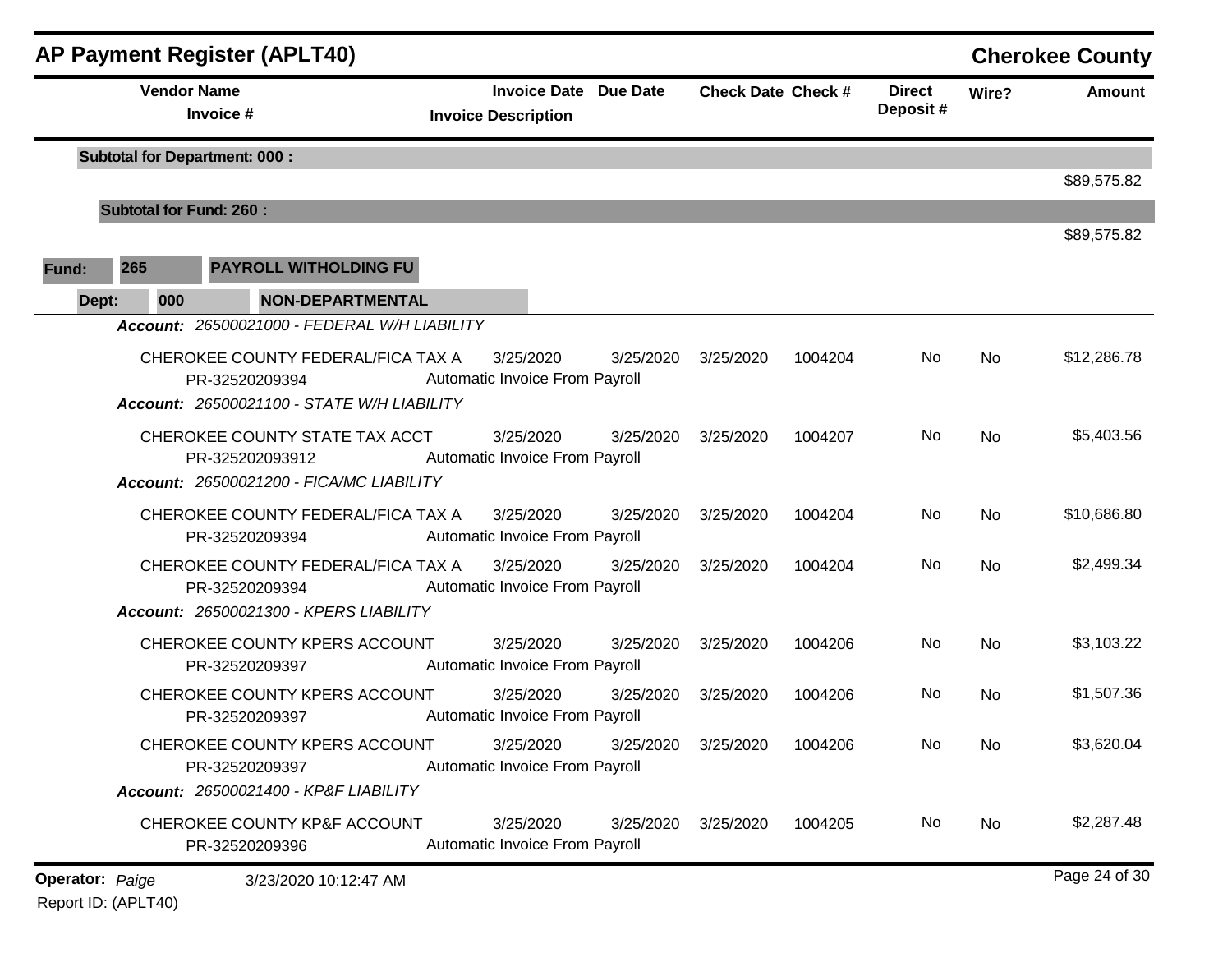| <b>Vendor Name</b><br>Invoice #                                                               | <b>Invoice Date</b><br><b>Invoice Description</b>  | <b>Due Date</b> | <b>Check Date Check #</b> |         | <b>Direct</b><br>Deposit# | Wire?     | <b>Amount</b> |
|-----------------------------------------------------------------------------------------------|----------------------------------------------------|-----------------|---------------------------|---------|---------------------------|-----------|---------------|
| Account: 26500021500 - KPERS INS LIABILITY                                                    |                                                    |                 |                           |         |                           |           |               |
| CHEROKEE COUNTY KPERS ACCOUNT<br>PR-32520209397                                               | 3/25/2020<br>Automatic Invoice From Payroll        | 3/25/2020       | 3/25/2020                 | 1004206 | No                        | <b>No</b> | \$463.06      |
| CHEROKEE COUNTY KPERS ACCOUNT<br>PR-32520209397                                               | 3/25/2020<br>Automatic Invoice From Payroll        | 3/25/2020       | 3/25/2020                 | 1004206 | No.                       | <b>No</b> | \$2.20        |
| CHEROKEE COUNTY KPERS ACCOUNT<br>PR-32520209397<br>Account: 26500021600 - INSURANCE LIABILITY | 3/25/2020<br>Automatic Invoice From Payroll        | 3/25/2020       | 3/25/2020                 | 1004206 | No                        | <b>No</b> | \$145.30      |
| <b>LIBERTY NATIONAL LIFE INS</b><br>PR-325202093910                                           | 3/25/2020<br>Automatic Invoice From Payroll        | 3/25/2020       | 3/25/2020                 | 1004253 | No                        | <b>No</b> | \$35.15       |
| <b>LIBERTY NATIONAL LIFE INS</b><br>PR-325202093910                                           | 3/25/2020<br>Automatic Invoice From Payroll        | 3/25/2020       | 3/25/2020                 | 1004253 | No                        | <b>No</b> | \$20.76       |
| <b>LIBERTY NATIONAL LIFE INS</b><br>PR-325202093910                                           | 3/25/2020<br>Automatic Invoice From Payroll        | 3/25/2020       | 3/25/2020                 | 1004253 | No                        | <b>No</b> | \$20.28       |
| <b>LIBERTY NATIONAL LIFE INS</b><br>PR-325202093910                                           | 3/25/2020<br>Automatic Invoice From Payroll        | 3/25/2020       | 3/25/2020                 | 1004253 | No                        | <b>No</b> | \$89.02       |
| <b>LOYAL AMERICAN</b><br>PR-325202093911                                                      | 3/25/2020<br>Automatic Invoice From Payroll        | 3/25/2020       | 3/25/2020                 | 1004255 | No                        | <b>No</b> | \$13.97       |
| <b>WASHINGTON NATIONAL INSURANCE COM</b><br>PR-325202093913                                   | 3/25/2020<br>Automatic Invoice From Payroll        | 3/25/2020       | 3/25/2020                 | 1004303 | No                        | <b>No</b> | \$1,690.32    |
| <b>LIBERTY NATIONAL LIFE INS</b><br>PR-325202093910                                           | 3/25/2020<br>Automatic Invoice From Payroll        | 3/25/2020       | 3/25/2020                 | 1004253 | No                        | <b>No</b> | \$24.78       |
| <b>LIBERTY NATIONAL LIFE INS</b><br>PR-325202093910                                           | 3/25/2020<br>Automatic Invoice From Payroll        | 3/25/2020       | 3/25/2020                 | 1004253 | No                        | <b>No</b> | \$9.25        |
| <b>LIBERTY NATIONAL LIFE INS</b><br>PR-325202093910                                           | 3/25/2020<br><b>Automatic Invoice From Payroll</b> | 3/25/2020       | 3/25/2020                 | 1004253 | No                        | No        | \$13.23       |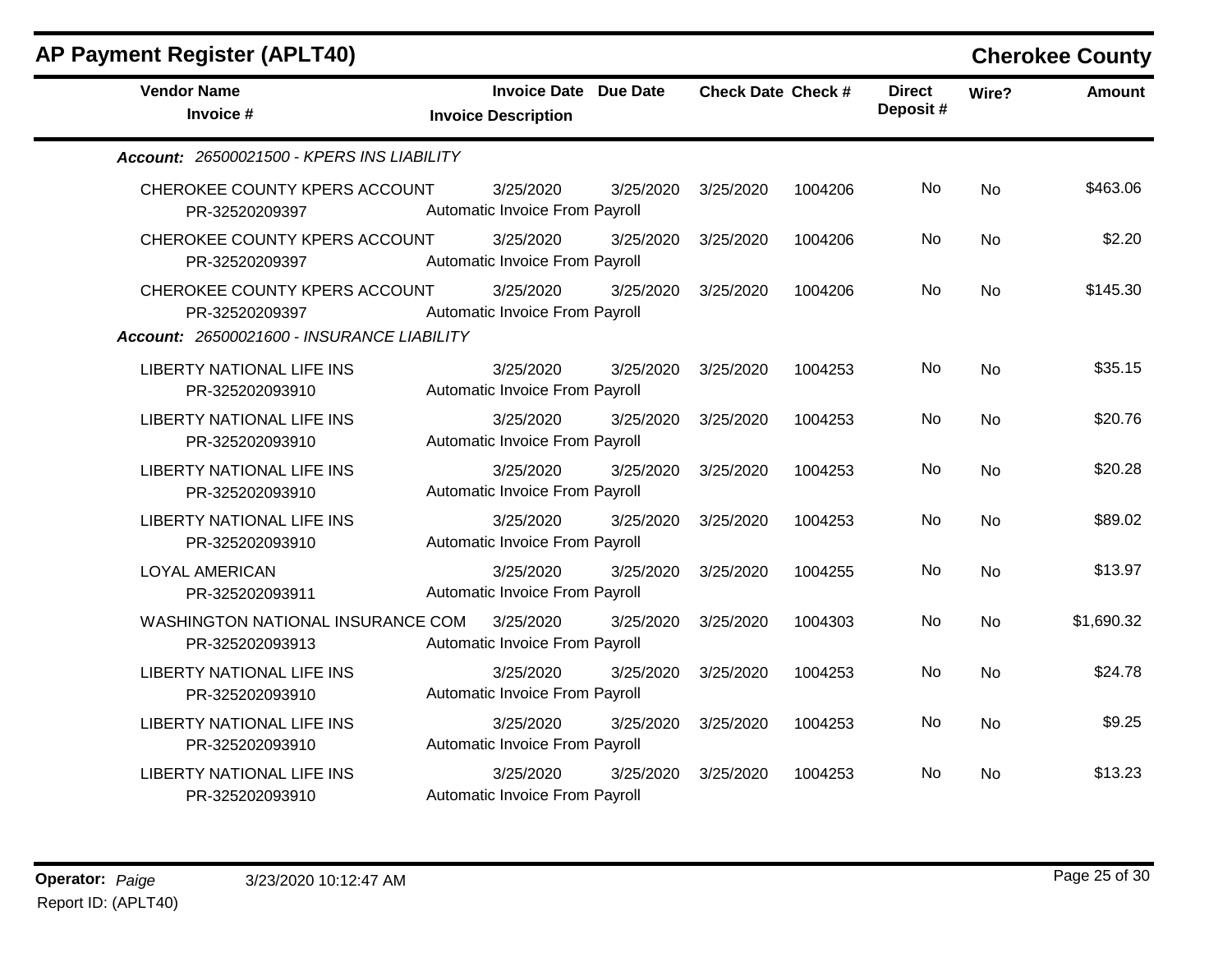| <b>Vendor Name</b><br>Invoice #                                                                          | <b>Invoice Date Due Date</b><br><b>Invoice Description</b> | <b>Check Date Check #</b> |         | <b>Direct</b><br>Deposit# | Wire?     | <b>Amount</b> |
|----------------------------------------------------------------------------------------------------------|------------------------------------------------------------|---------------------------|---------|---------------------------|-----------|---------------|
| <b>LIBERTY NATIONAL LIFE INS</b><br>PR-325202093910                                                      | 3/25/2020<br>3/25/2020<br>Automatic Invoice From Payroll   | 3/25/2020                 | 1004253 | No                        | <b>No</b> | \$20.75       |
| <b>LIBERTY NATIONAL LIFE INS</b><br>PR-325202093910                                                      | 3/25/2020<br>3/25/2020<br>Automatic Invoice From Payroll   | 3/25/2020                 | 1004253 | No                        | <b>No</b> | \$27.83       |
| <b>LIBERTY NATIONAL LIFE INS</b><br>PR-325202093910                                                      | 3/25/2020<br>3/25/2020<br>Automatic Invoice From Payroll   | 3/25/2020                 | 1004253 | No                        | <b>No</b> | \$3.50        |
| <b>LIBERTY NATIONAL LIFE INS</b><br>PR-325202093910                                                      | 3/25/2020<br>3/25/2020<br>Automatic Invoice From Payroll   | 3/25/2020                 | 1004253 | No                        | <b>No</b> | \$6.22        |
| <b>LIBERTY NATIONAL LIFE INS</b><br>PR-325202093910                                                      | 3/25/2020<br>3/25/2020<br>Automatic Invoice From Payroll   | 3/25/2020                 | 1004253 | No                        | No        | \$21.86       |
| <b>LIBERTY NATIONAL LIFE INS</b><br>PR-325202093910                                                      | 3/25/2020<br>3/25/2020<br>Automatic Invoice From Payroll   | 3/25/2020                 | 1004253 | No                        | <b>No</b> | \$19.50       |
| Account: 26500021700 - GARN/INCOME W/H LIABILITY                                                         |                                                            |                           |         |                           |           |               |
| <b>KANSAS PAYMENT CENTER</b><br>PR-32520209398                                                           | 3/25/2020<br>3/25/2020<br>CASE 13DM292P                    | 3/25/2020                 | 1004246 | No                        | <b>No</b> | \$111.27      |
| <b>KANSAS PAYMENT CENTER</b><br>PR-32520209398                                                           | 3/25/2020<br>3/25/2020<br>Automatic Invoice From Payroll   | 3/25/2020                 | 1004246 | No                        | <b>No</b> | \$282.46      |
| <b>COLLECTION SERVICES CENTER</b><br>PR-32520209392                                                      | 3/25/2020<br>3/25/2020<br>Automatic Invoice From Payroll   | 3/25/2020                 | 1004216 | No                        | <b>No</b> | \$182.00      |
| PIONEER CREDIT RECOVERY, INC<br>PR-325202093914                                                          | 3/25/2020<br>3/25/2020<br>Automatic Invoice From Payroll   | 3/25/2020                 | 1004279 | No                        | No        | \$179.79      |
| <b>KANSAS PAYMENT CENTER</b><br>PR-32520209398<br>Account: 26500021800 - DEFERRED COMP LIABILITY         | 3/25/2020<br>3/25/2020<br>CASE 18-DM-231                   | 3/25/2020                 | 1004246 | No                        | No        | \$250.00      |
|                                                                                                          |                                                            |                           |         |                           |           |               |
| <b>GREAT WEST RETIREMENT SERVICES</b><br>PR-32520209395<br><b>Account: 26500021900 - OTHER LIABILITY</b> | 3/25/2020<br>3/25/2020<br>Automatic Invoice From Payroll   | 3/25/2020                 | 1004235 | No                        | <b>No</b> | \$345.00      |

**Operator:** Paige 3/23/2020 10:12:47 AM **Page 26 of 30** Report ID: (APLT40)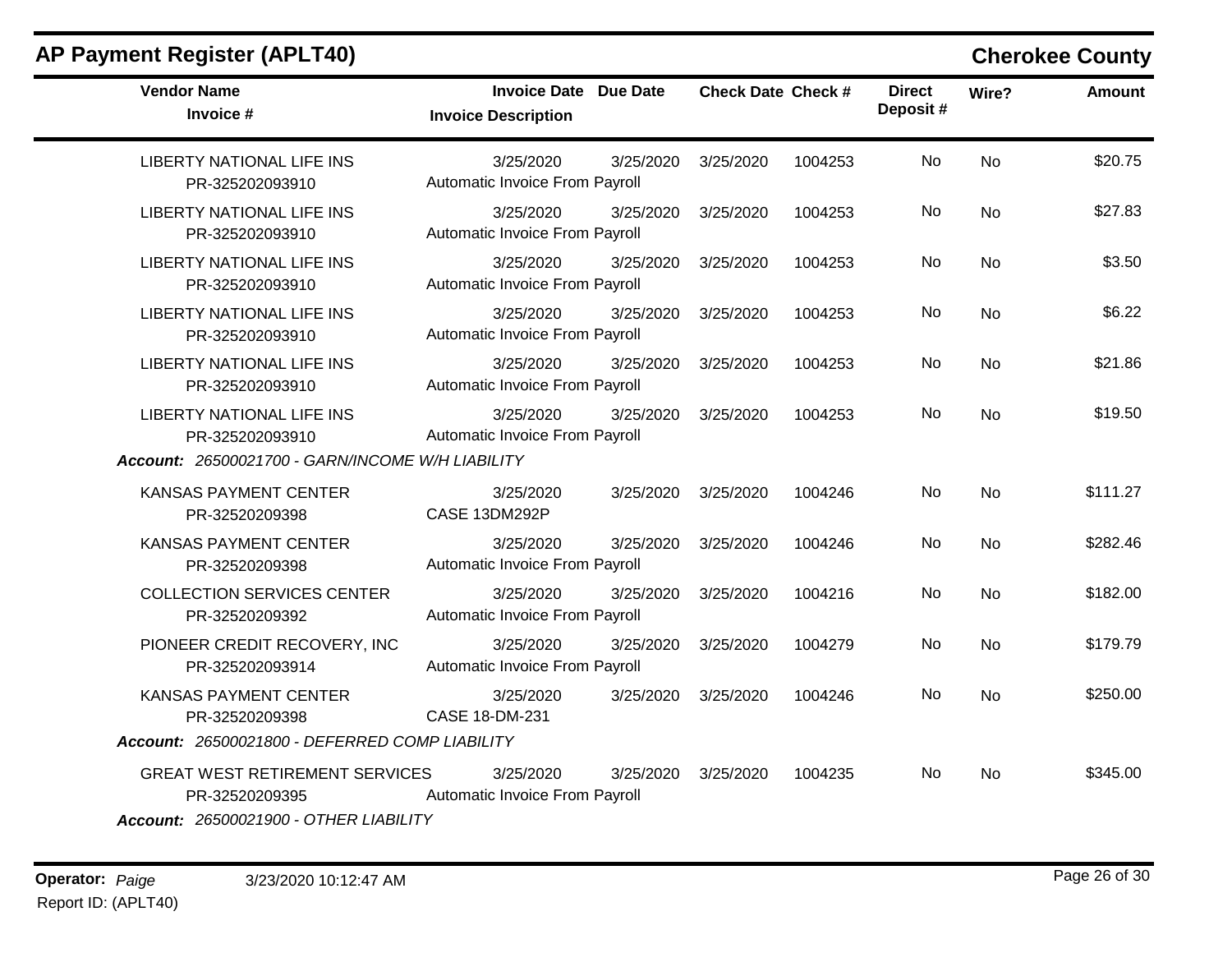| <b>AP Payment Register (APLT40)</b>           |                                                   |                 |                           |         |                           |           | <b>Cherokee County</b> |
|-----------------------------------------------|---------------------------------------------------|-----------------|---------------------------|---------|---------------------------|-----------|------------------------|
| <b>Vendor Name</b><br>Invoice #               | <b>Invoice Date</b><br><b>Invoice Description</b> | <b>Due Date</b> | <b>Check Date Check #</b> |         | <b>Direct</b><br>Deposit# | Wire?     | <b>Amount</b>          |
| <b>EDWARD JONES</b><br>PR-32520209393         | 3/25/2020<br>Automatic Invoice From Payroll       | 3/25/2020       | 3/25/2020                 | 1004224 | No                        | <b>No</b> | \$220.00               |
| <b>LEGAL SHIELD</b><br>PR-32520209399         | 3/25/2020<br>Automatic Invoice From Payroll       | 3/25/2020       | 3/25/2020                 | 1004252 | No                        | <b>No</b> | \$86.71                |
| CLEAN THE UNIFORM CO JOPLIN<br>PR-32520209391 | 3/25/2020<br>Automatic Invoice From Payroll       | 3/25/2020       | 3/25/2020                 | 1004214 | No                        | <b>No</b> | \$55.98                |
| <b>Subtotal for Department: 000:</b>          |                                                   |                 |                           |         |                           |           |                        |
| <b>Subtotal for Fund: 265:</b>                |                                                   |                 |                           |         |                           |           | \$45,734.77            |
|                                               |                                                   |                 |                           |         |                           |           | \$45,734.77            |
| 300<br><b>SERVICE FOR ELDERLY</b><br>Fund:    |                                                   |                 |                           |         |                           |           |                        |
| 000<br><b>NON-DEPARTMENTAL</b><br>Dept:       |                                                   |                 |                           |         |                           |           |                        |
| Account: 30000053072 - GAS, ELECTRIC, WATER   |                                                   |                 |                           |         |                           |           |                        |
| <b>KANSAS GAS SERVICE</b><br>0325             | 3/6/2020<br>ACCT 510074383117934645               | 3/25/2020       | 3/25/2020                 | 1004244 | No                        | <b>No</b> | \$148.09               |
| Account: 30000053074 - TELEPHONE BILLS        |                                                   |                 |                           |         |                           |           |                        |
| <b>CENTURYLINK</b><br>0325 EL                 | 3/9/2020<br>ACCT 313571296                        | 3/25/2020       | 3/25/2020                 | 1004201 | No                        | <b>No</b> | \$161.29               |
| <b>CENTURYLINK</b><br>0325 EL1                | 3/9/2020<br>ACCT 313355170                        | 3/25/2020       | 3/25/2020                 | 1004201 | No                        | <b>No</b> | \$157.39               |
| <b>CENTURYLINK</b><br>0325 EL                 | 3/6/2020<br>ACCT 320494722                        | 3/25/2020       | 3/25/2020                 | 1004200 | No                        | <b>No</b> | \$2.71                 |
| <b>CENTURYLINK</b><br>0325 EL1                | 3/6/2020<br>ACCT 320497874                        | 3/25/2020       | 3/25/2020                 | 1004200 | No                        | <b>No</b> | \$2.71                 |
| <b>Subtotal for Department: 000:</b>          |                                                   |                 |                           |         |                           |           |                        |
|                                               |                                                   |                 |                           |         |                           |           | \$472.19               |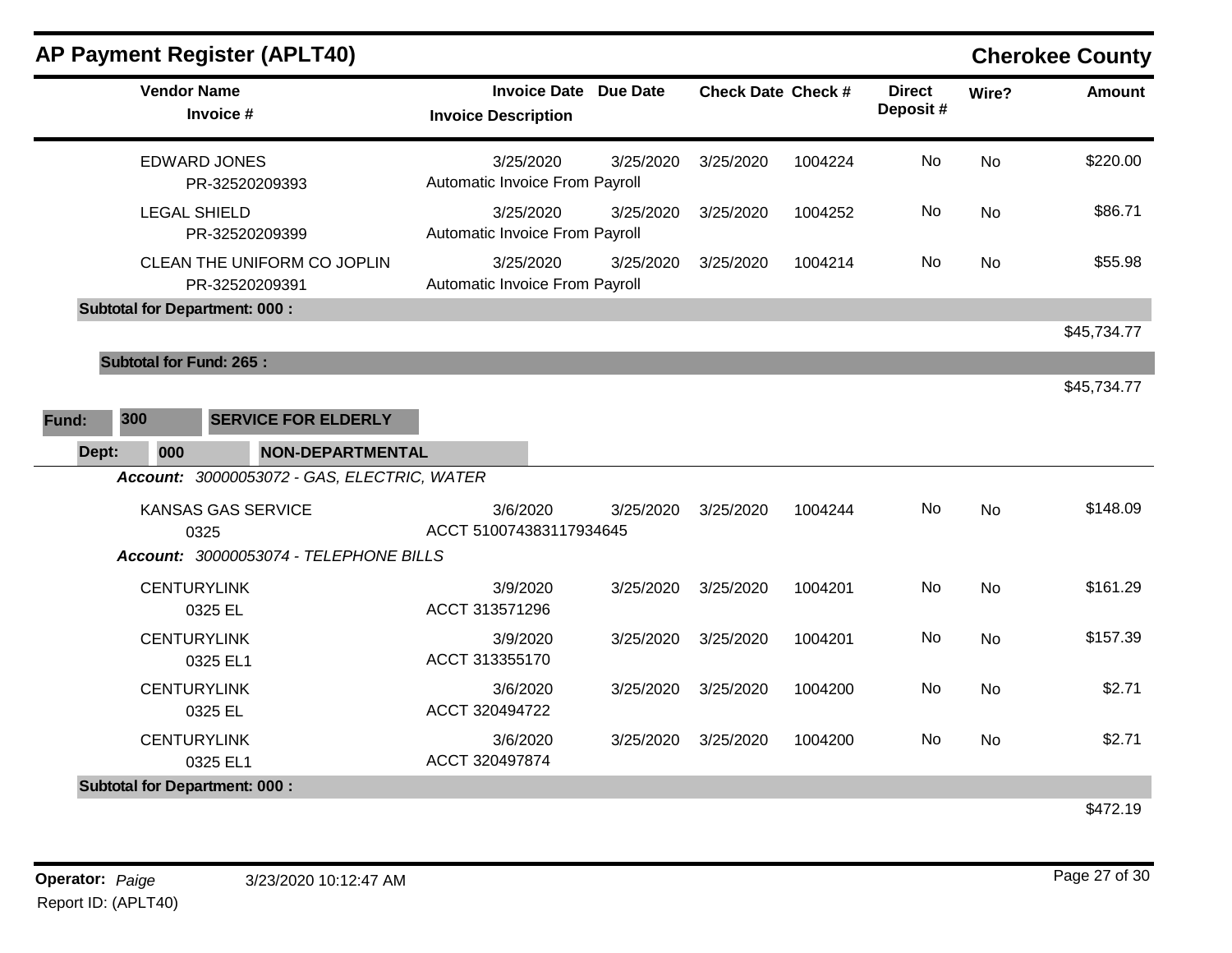|       |                                                                                                                                                                                                                                                                                                                                                                                                                                                                                                                                                                                                                                                                                                                                                                                                                                                                                                                                                        |     |                                      |                                   |           |           |         | <b>Direct</b><br>Deposit# | Wire? | <b>Amount</b> |
|-------|--------------------------------------------------------------------------------------------------------------------------------------------------------------------------------------------------------------------------------------------------------------------------------------------------------------------------------------------------------------------------------------------------------------------------------------------------------------------------------------------------------------------------------------------------------------------------------------------------------------------------------------------------------------------------------------------------------------------------------------------------------------------------------------------------------------------------------------------------------------------------------------------------------------------------------------------------------|-----|--------------------------------------|-----------------------------------|-----------|-----------|---------|---------------------------|-------|---------------|
|       | <b>AP Payment Register (APLT40)</b><br><b>Cherokee County</b><br><b>Vendor Name</b><br><b>Invoice Date Due Date</b><br><b>Check Date Check #</b><br>Invoice #<br><b>Invoice Description</b><br><b>Subtotal for Fund: 300:</b><br>\$472.19<br>304<br><b>SPIDER PROGRAM</b><br><b>NON-DEPARTMENTAL</b><br>000<br>Account: 30400053300 - MISC PAID OUT<br>No<br>\$1,378.95<br>OFFENDER WATCH<br>3/16/2020<br>No<br>3/25/2020<br>3/25/2020<br>1004274<br><b>INV 44335</b><br>44335<br><b>Subtotal for Department: 000:</b><br>\$1,378.95<br><b>Subtotal for Fund: 304:</b><br>\$1,378.95<br>330<br><b>SEWER DISTRICT#1 OPER</b><br><b>NON-DEPARTMENTAL</b><br>000<br>Account: 33000053089 - OTHER CONTRACTUAL<br>\$525.00<br>ADVANTAGE COMPUTER ENTERPRISES IN<br>3/3/2020<br>No<br>No<br>3/25/2020<br>3/25/2020<br>1004192<br>INV #76365<br>76365 SEWER<br><b>Subtotal for Department: 000:</b><br>\$525.00<br><b>Subtotal for Fund: 330:</b><br>\$525.00 |     |                                      |                                   |           |           |         |                           |       |               |
| Fund: |                                                                                                                                                                                                                                                                                                                                                                                                                                                                                                                                                                                                                                                                                                                                                                                                                                                                                                                                                        |     |                                      |                                   |           |           |         |                           |       |               |
| Dept: |                                                                                                                                                                                                                                                                                                                                                                                                                                                                                                                                                                                                                                                                                                                                                                                                                                                                                                                                                        |     |                                      |                                   |           |           |         |                           |       |               |
|       |                                                                                                                                                                                                                                                                                                                                                                                                                                                                                                                                                                                                                                                                                                                                                                                                                                                                                                                                                        |     |                                      |                                   |           |           |         |                           |       |               |
|       |                                                                                                                                                                                                                                                                                                                                                                                                                                                                                                                                                                                                                                                                                                                                                                                                                                                                                                                                                        |     |                                      |                                   |           |           |         |                           |       |               |
|       |                                                                                                                                                                                                                                                                                                                                                                                                                                                                                                                                                                                                                                                                                                                                                                                                                                                                                                                                                        |     |                                      |                                   |           |           |         |                           |       |               |
|       |                                                                                                                                                                                                                                                                                                                                                                                                                                                                                                                                                                                                                                                                                                                                                                                                                                                                                                                                                        |     |                                      |                                   |           |           |         |                           |       |               |
|       |                                                                                                                                                                                                                                                                                                                                                                                                                                                                                                                                                                                                                                                                                                                                                                                                                                                                                                                                                        |     |                                      |                                   |           |           |         |                           |       |               |
|       |                                                                                                                                                                                                                                                                                                                                                                                                                                                                                                                                                                                                                                                                                                                                                                                                                                                                                                                                                        |     |                                      |                                   |           |           |         |                           |       |               |
| Fund: |                                                                                                                                                                                                                                                                                                                                                                                                                                                                                                                                                                                                                                                                                                                                                                                                                                                                                                                                                        |     |                                      |                                   |           |           |         |                           |       |               |
| Dept: |                                                                                                                                                                                                                                                                                                                                                                                                                                                                                                                                                                                                                                                                                                                                                                                                                                                                                                                                                        |     |                                      |                                   |           |           |         |                           |       |               |
|       |                                                                                                                                                                                                                                                                                                                                                                                                                                                                                                                                                                                                                                                                                                                                                                                                                                                                                                                                                        |     |                                      |                                   |           |           |         |                           |       |               |
|       |                                                                                                                                                                                                                                                                                                                                                                                                                                                                                                                                                                                                                                                                                                                                                                                                                                                                                                                                                        |     |                                      |                                   |           |           |         |                           |       |               |
|       |                                                                                                                                                                                                                                                                                                                                                                                                                                                                                                                                                                                                                                                                                                                                                                                                                                                                                                                                                        |     |                                      |                                   |           |           |         |                           |       |               |
|       |                                                                                                                                                                                                                                                                                                                                                                                                                                                                                                                                                                                                                                                                                                                                                                                                                                                                                                                                                        |     |                                      |                                   |           |           |         |                           |       |               |
|       |                                                                                                                                                                                                                                                                                                                                                                                                                                                                                                                                                                                                                                                                                                                                                                                                                                                                                                                                                        |     |                                      |                                   |           |           |         |                           |       |               |
|       |                                                                                                                                                                                                                                                                                                                                                                                                                                                                                                                                                                                                                                                                                                                                                                                                                                                                                                                                                        |     |                                      |                                   |           |           |         |                           |       |               |
| Fund: | 440                                                                                                                                                                                                                                                                                                                                                                                                                                                                                                                                                                                                                                                                                                                                                                                                                                                                                                                                                    |     | <b>SPECIAL ALCOHOL PROG</b>          |                                   |           |           |         |                           |       |               |
| Dept: |                                                                                                                                                                                                                                                                                                                                                                                                                                                                                                                                                                                                                                                                                                                                                                                                                                                                                                                                                        | 000 | <b>NON-DEPARTMENTAL</b>              |                                   |           |           |         |                           |       |               |
|       |                                                                                                                                                                                                                                                                                                                                                                                                                                                                                                                                                                                                                                                                                                                                                                                                                                                                                                                                                        |     | Account: 44000053300 - MISC PAID OUT |                                   |           |           |         |                           |       |               |
|       |                                                                                                                                                                                                                                                                                                                                                                                                                                                                                                                                                                                                                                                                                                                                                                                                                                                                                                                                                        |     | SPRING RIVER WELLNESS CENTER<br>0325 | 3/10/2020<br>ALCOHOL DISTRIBUTION | 3/25/2020 | 3/25/2020 | 1004293 | No                        | No    | \$3,394.75    |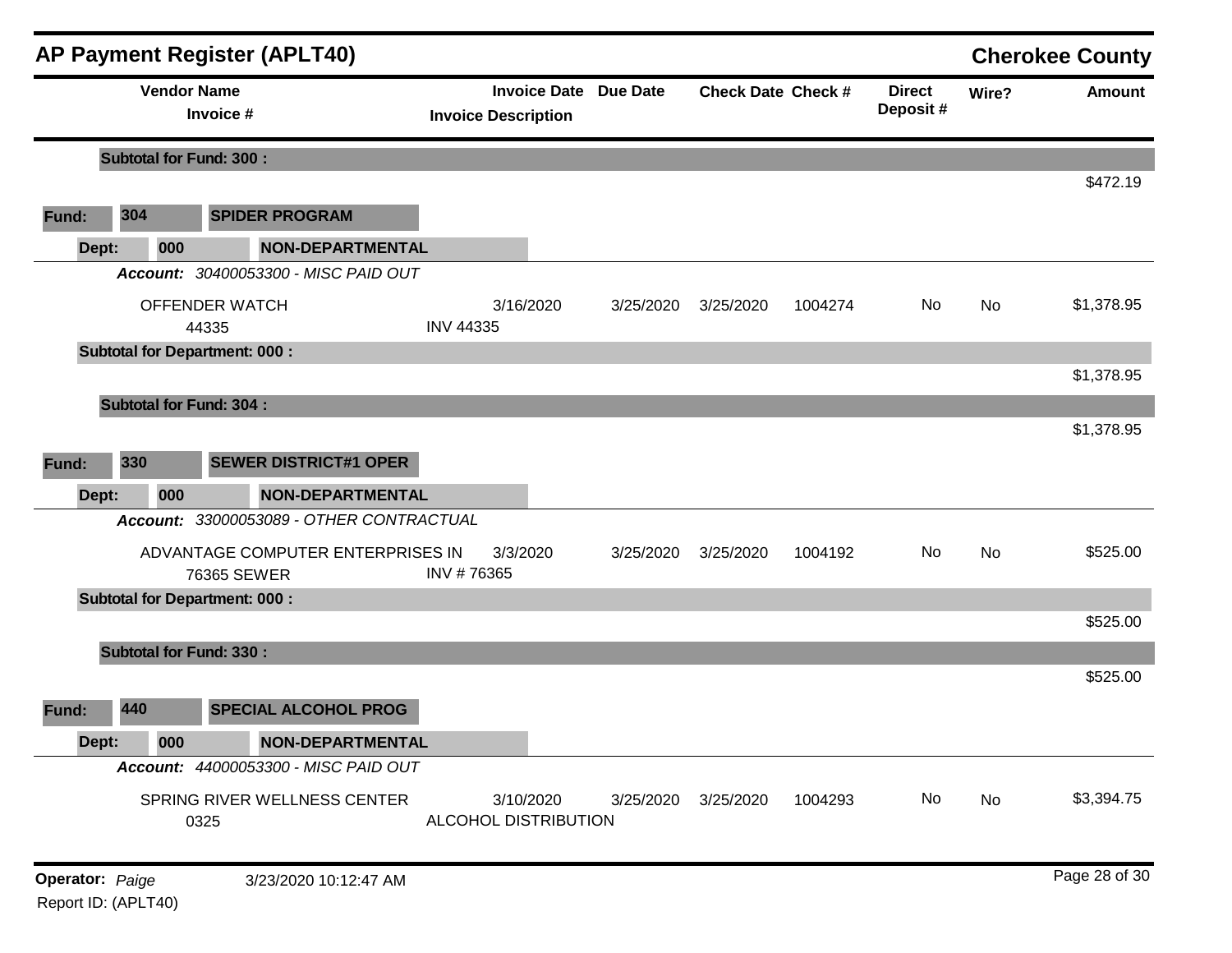|       |                                      |                                  | <b>AP Payment Register (APLT40)</b>  |                                                                                                                                                                                                                                                                                                                                                                                       |                            |  |                            |       |              |
|-------|--------------------------------------|----------------------------------|--------------------------------------|---------------------------------------------------------------------------------------------------------------------------------------------------------------------------------------------------------------------------------------------------------------------------------------------------------------------------------------------------------------------------------------|----------------------------|--|----------------------------|-------|--------------|
|       |                                      | <b>Vendor Name</b><br>Invoice #  |                                      |                                                                                                                                                                                                                                                                                                                                                                                       |                            |  | <b>Direct</b><br>Deposit # | Wire? | Amount       |
|       | <b>Subtotal for Department: 000:</b> |                                  |                                      |                                                                                                                                                                                                                                                                                                                                                                                       |                            |  |                            |       |              |
|       |                                      |                                  |                                      | <b>Cherokee County</b><br><b>Invoice Date Due Date</b><br><b>Check Date Check #</b><br><b>Invoice Description</b><br>3/17/2020<br>No<br>3/25/2020<br>3/25/2020<br>1004218<br><b>No</b><br>ACCT 0000-0198-5035<br>\$600.00<br><b>NON-DEPARTMENTAL</b><br>3/17/2020<br>No<br>3/25/2020<br>3/25/2020<br>1004218<br><b>No</b><br>ACCT 0000-0198-5019<br>Total for Bank 1 Account 1120298: | \$3,394.75                 |  |                            |       |              |
|       | <b>Subtotal for Fund: 440:</b>       |                                  |                                      |                                                                                                                                                                                                                                                                                                                                                                                       |                            |  |                            |       | \$3,394.75   |
| Fund: | 460                                  | <b>VIN</b>                       |                                      |                                                                                                                                                                                                                                                                                                                                                                                       |                            |  |                            |       |              |
| Dept: | 000                                  |                                  | NON-DEPARTMENTAL                     |                                                                                                                                                                                                                                                                                                                                                                                       |                            |  |                            |       |              |
|       |                                      |                                  | Account: 46000053300 - MISC PAID OUT |                                                                                                                                                                                                                                                                                                                                                                                       |                            |  |                            |       |              |
|       |                                      | <b>COMMERCE BANK</b><br>0325 SH8 |                                      |                                                                                                                                                                                                                                                                                                                                                                                       |                            |  |                            |       | \$600.00     |
|       | <b>Subtotal for Department: 000:</b> |                                  |                                      |                                                                                                                                                                                                                                                                                                                                                                                       | ***** Total Invoices Paid: |  |                            |       |              |
|       |                                      |                                  |                                      |                                                                                                                                                                                                                                                                                                                                                                                       |                            |  |                            |       | \$600.00     |
|       | <b>Subtotal for Fund: 460:</b>       |                                  |                                      |                                                                                                                                                                                                                                                                                                                                                                                       |                            |  |                            |       |              |
| Fund: | 490                                  |                                  | <b>SPECIAL LAW ENFORCEM</b>          |                                                                                                                                                                                                                                                                                                                                                                                       |                            |  |                            |       |              |
| Dept: | 000                                  |                                  |                                      |                                                                                                                                                                                                                                                                                                                                                                                       |                            |  |                            |       |              |
|       |                                      |                                  | Account: 49000053300 - MISC PAID OUT |                                                                                                                                                                                                                                                                                                                                                                                       |                            |  |                            |       |              |
|       |                                      | <b>COMMERCE BANK</b><br>0325 SH9 |                                      |                                                                                                                                                                                                                                                                                                                                                                                       |                            |  |                            |       | \$341.28     |
|       | <b>Subtotal for Department: 000:</b> |                                  |                                      |                                                                                                                                                                                                                                                                                                                                                                                       |                            |  |                            |       |              |
|       |                                      |                                  |                                      |                                                                                                                                                                                                                                                                                                                                                                                       |                            |  |                            |       | \$341.28     |
|       | <b>Subtotal for Fund: 490:</b>       |                                  |                                      |                                                                                                                                                                                                                                                                                                                                                                                       |                            |  |                            |       | \$341.28     |
|       |                                      |                                  |                                      |                                                                                                                                                                                                                                                                                                                                                                                       |                            |  |                            |       | \$234,876.15 |
|       |                                      |                                  |                                      |                                                                                                                                                                                                                                                                                                                                                                                       |                            |  |                            |       | \$234,876.15 |
|       |                                      |                                  |                                      |                                                                                                                                                                                                                                                                                                                                                                                       |                            |  |                            |       |              |